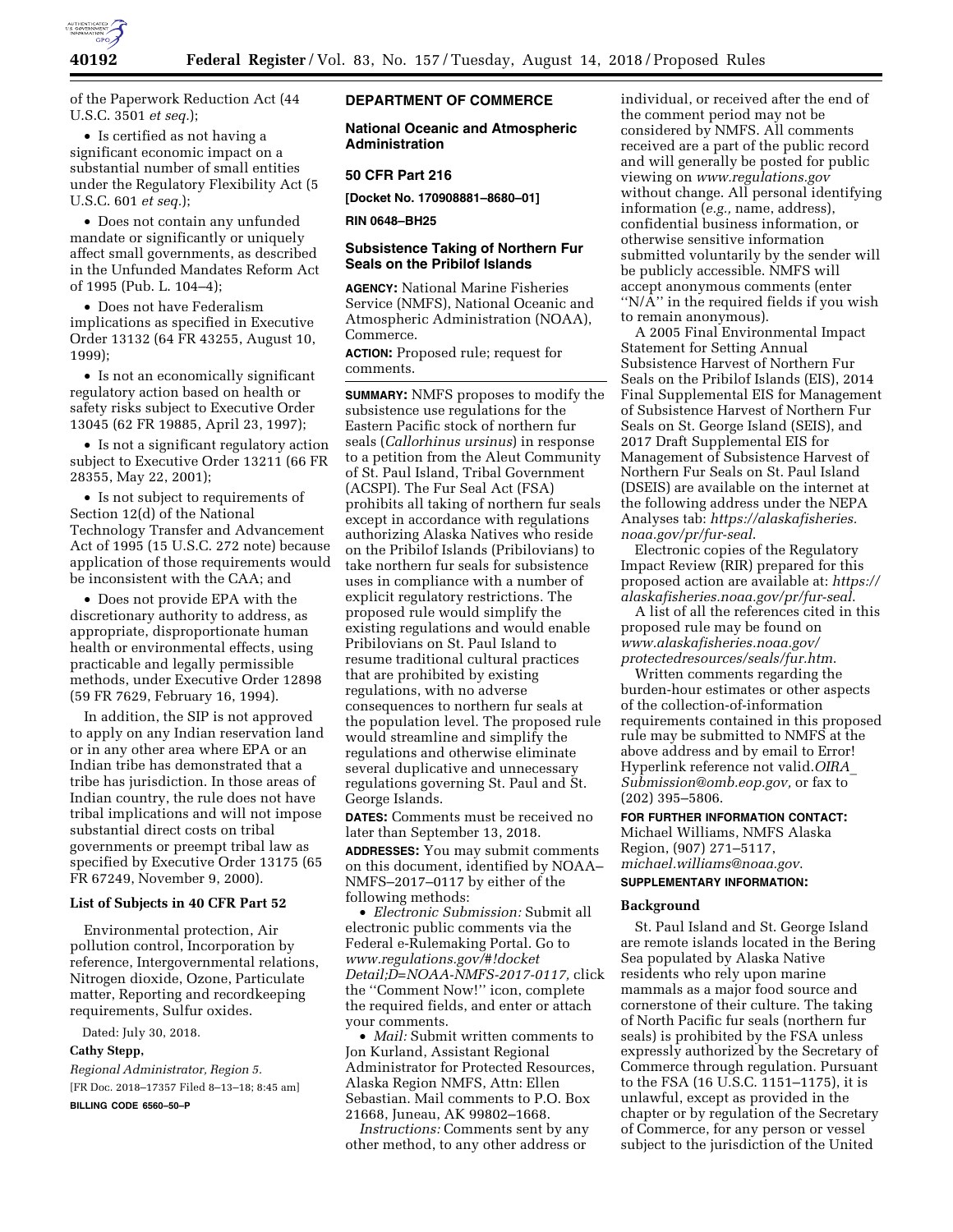States to engage in the taking of fur seals in the North Pacific Ocean or on lands or waters under the jurisdiction of the United States. (16 U.S.C. 1152). Section 105(a) of the FSA authorizes the promulgation of regulations with respect to the taking of fur seals on the Pribilof Islands as the Secretary of Commerce deems necessary and appropriate for the conservation, management, and protection of the fur seal population (16 U.S.C. 1155(a)). Regulations issued under the authority of the Fur Seal Act authorize Pribilovians to take fur seals on the Pribilof Islands if such taking is for subsistence uses and not accomplished in a wasteful manner (50 CFR 216.71).

The residents of St. Paul are currently authorized by regulations under the FSA Section 105 (16 U.S.C. 1155) to harvest male fur seals 124.5 cm or less in length for subsistence uses each year from June 23 until August 8 using traditional methods (50 CFR 216.72(e)). The residents of St. George are currently authorized to harvest male fur seals 124.5 cm or less in length for subsistence use each year from June 23 to August 8. The residents of St. George are also authorized to harvest male young of the year each year from September 16 through November 30 (50 CFR 216.72(d)).

For both Islands, the number of fur seals authorized to be harvested annually is currently established every three years, in accordance with 50 CFR 216.72(b), based on an estimate of the number of fur seals expected to satisfy the Pribilovians' subsistence requirements (*e.g.,* 82 FR 39044, August 17, 2017). Prior to 1985, the subsistence needs of the Pribilovians were met by utilization of the meat from the carcasses remaining after the commercial harvest for skins, which occurred from 1911 to 1984 (Veltre and Veltre 1987). After the end of the commercial harvest, the Pribilovians were prohibited from taking northern fur seals for subsistence uses in the absence of regulation promulgated under Section 105(a) of the FSA. NMFS promulgated the emergency interim rule for subsistence use of northern fur seals by Pribilovians in 1985 (50 FR 27914, July 8, 1985) and the emergency final rule for subsistence use of northern fur seals by Pribilovians in 1986 (51 FR 24828, July 9, 1986). The history of subsequent regulatory revisions can be found in the DSEIS for the management of the subsistence harvest of northern fur seals on St. Paul Island, Alaska, and in the 2014 SEIS for management of subsistence harvest of northern fur seals on St. George Island, Alaska (see **ADDRESSES**).

Northern fur seals were killed for their skins for at least 200 years on the Pribilof Islands (Scheffer *et al.,* 1984, and NMFS 2007). Northern fur seal population trends are most closely related to the number of females because a single territorial adult male inseminates multiple reproductive females. Thus, the number of males in the population is much less important to the stability of the population. This understanding of population dynamics provided the basis for the commercial harvest levels established under the FSA (Scheffer *et al.,* 1984). Gentry (1998) and NMFS (2007) summarized the extensive research on the direct and indirect effects of the commercial harvest on fur seal behavior and the population. NMFS has examined the abundance and trend of the population compared to the number of sub-adult male fur seals killed or harassed during the historical commercial harvest and later subsistence harvests. The harvest management and intensity of harvest changed drastically during the transition to subsistence use on St. George. Seals were harvested commercially five days a week during the month of July from all haulout areas through 1972, all harvests were prohibited from 1973–1975, and then, beginning in 1976, no more than four subsistence harvests were allowed per week from one or two haulout areas for a total of less than 300 sub-adult males harvested per year. The subsistence harvest beginning in 1976 took less than three percent of the average commercial harvest and did not change the population trend on St. George Island, indicating that the take of sub-adult males did not measurably affect the production of pups, distribution of seals, or other indices of the population (Gentry 1998).

Likewise, the transition from the commercial harvest to the subsistence harvest on St. Paul Island after 1984 indicated the subsistence harvests of sub-adult male fur seals did not adversely impact the production of pups, distribution of seals, or other indices of the population. The average number of sub-adult males killed annually in the subsistence harvest on St. Paul Island (an average of 924 fur seals annually over the period of 1985 to 2016) is less than 4 percent of the average number of males killed annually during the commercial harvest (25,176 fur seals from 1975 to 1984). The abrupt reduction from commercial harvest levels to subsistence harvest levels did not result in a corresponding change in the estimates of the number of pups born on St. Paul Island.

If the harvest of sub-adult males had an adverse effect on the fur seal population, NMFS would have expected to observe a change in estimated production of pups on St. Paul following the end of the commercial harvest in 1984. NMFS did not observe a statistically significant change in the estimate of pup production until after 1994. Thus, for both St. Paul and St. George Islands, when the harvest of subadult males was reduced by over 90 percent, there was no change in the trend of number of pups born, regardless of whether the underlying population trend was declining (as on St. George Island) or stable (as on St. Paul Island). Therefore, NMFS concluded in the 2014 St. George SEIS and the 2017 St. Paul DSEIS that subsistence harvest mortality of subadult male fur seals has not contributed to a detectable change in the population trends since the implementation of the subsistence use regulations. NMFS also assumes that some level of harassment occurs during the subsistence take of fur seals. NMFS analyzed the impact of harassment on non-harvested seals and concluded in the 2014 St. George SEIS and the 2017 St. Paul DSEIS that harassment associated with subsistence take would have minor short-term energetic effects on those seals.

Further, NMFS (2014, 2017), Fowler *et al.* (2009), and Towell and Williams (2014, unpublished) analyzed the direct mortality and harassment associated with authorizing the Pribilovians to take male pups for subsistence uses. Based on our understanding of fur seal ecology and modeling the response of the population to subsistence mortality of pups, these analyses conclude that the mortality of male pups results in fewer population consequences than a similar harvest of males older than two years because pups have a high level of natural mortality after weaning. NMFS therefore does not expect a detectable change in population trends from future subsistence harvests authorized under this proposed rule of up to 500 subadult male fur seals 124.5 cm or less in length (*i.e.,* sub-adult) on St. George (of which up to 3 may be female fur seals and of which up to 150 may be male pups authorized for harvest in 50 CFR 216.72(d)(6)–(d)(10)), which would continue the currently authorized methods and level of subsistence use. NMFS also does not expect a detectable change in population trends from future subsistence use authorized under this proposed rule of up to 2,000 juvenile fur seals on St. Paul (of which any number may be pups, but of the 2,000 authorized for subsistence use only up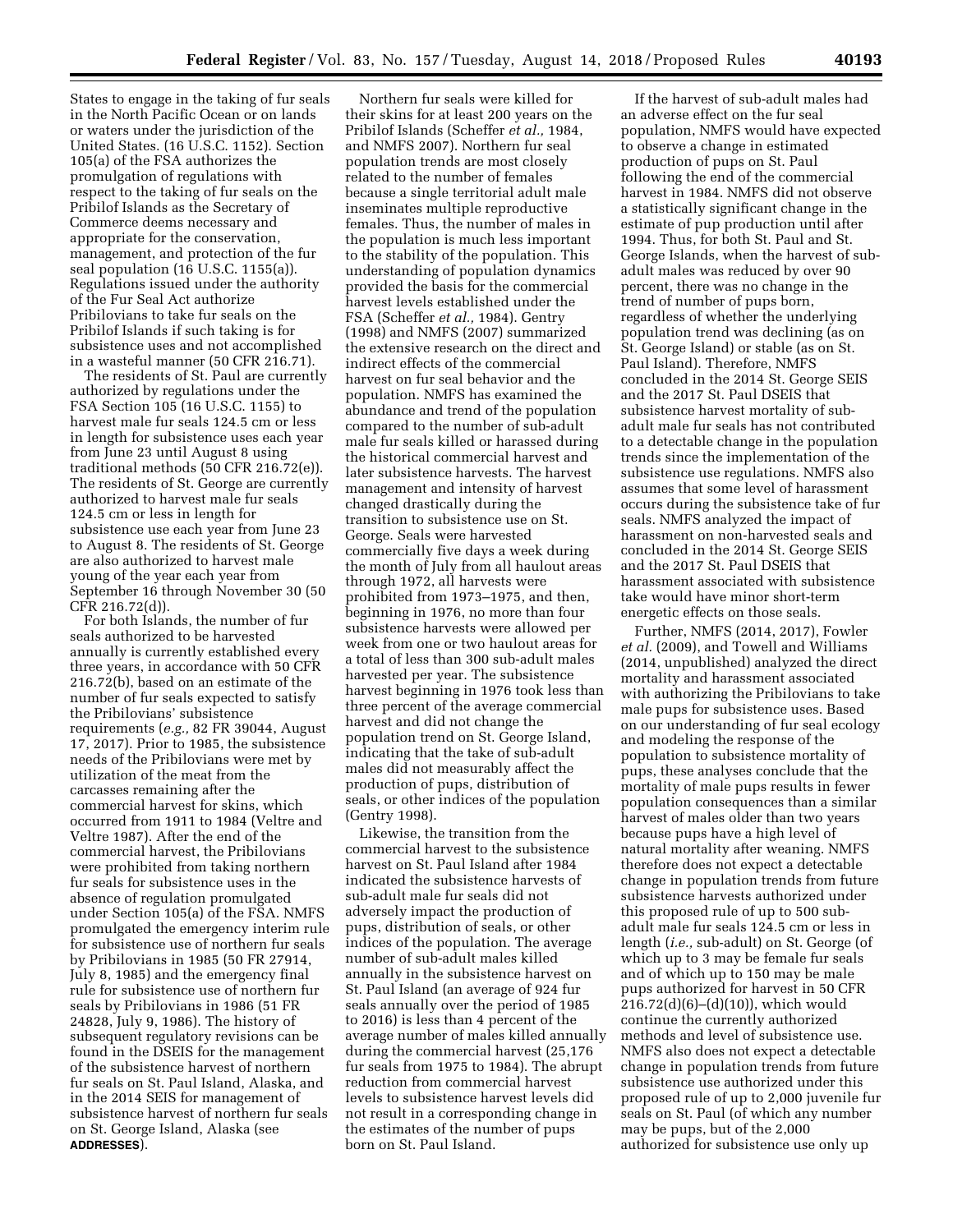to 20 may be female fur seals), which would continue the currently authorized level of subsistence use and modify methods and seasons, as explained further below.

For St. George Island, NMFS will continue to use the term ''sub-adult'' to refer to those fur seals authorized for subsistence use in the sub-adult season (50 CFR 216.72(d)(1) through (5)) and will continue to use the term ''young of the year'' to refer to those fur seals authorized for subsistence use in the male young of the year season (50 CFR 216.72(d)(6) through (10)). For St. Paul, NMFS proposes to authorize in 50 CFR 216.72(e) take by hunt and harvest of juvenile male fur seals, and NMFS proposes to define juvenile as nonbreeding male fur seals less than seven years old (*i.e.,* including pups).

#### **Petition for Rulemaking To Change Management on St. Paul Island**

The process to change subsistence use management of northern fur seals on St. Paul Island began on February 16, 2007, with the receipt of tribal resolution 2007–09 from ACSPI. In that resolution, ACSPI requested NMFS immediately start the process to impose a moratorium on the regulations at 50 CFR 216, Subpart F or revise the regulations. On May 7, 2007, NMFS determined that an immediate moratorium was not warranted and that the co-management process described in the agreement between NMFS and ACSPI was the best means to determine what regulatory changes were needed to allow the community to meet its subsistence needs while continuing to promote the conservation of northern fur seals on St. Paul Island consistent with the MMPA and FSA.

On October 21, 2009, ACSPI submitted resolution 2009–57 with supporting information to NMFS as a basis to modify the regulations governing the subsistence use of northern fur seals on St. Paul Island. NMFS evaluated the resolution and worked with ACSPI over the next two years to clarify details of the request and supporting documents. Based on those clarifications, NMFS determined that there was adequate information to publish a notice of receipt of petition for rulemaking and opportunity for public comment under the Administrative Procedure Act (77 FR 41168; July 12, 2012). ACSPI subsequently approved resolution 2015–04, amending resolution 2009–57 to assist NMFS to respond to comments received on the petition. NMFS then published a Notice of Intent to prepare an SEIS to evaluate alternatives to managing the subsistence use of northern fur seals on St. Paul

Island (80 FR 44057; July 24, 2015), and completed the DSEIS for public comment (82 FR 4336; January 13, 2017).

The DSEIS (NMFS 2017) analyzes the effects of the status quo, the petitioned alternative, and alternative subsistence use management regimes, and concludes that the subsistence use of up to 2,000 juvenile northern fur seals, of which up to 20 may be females killed during the subsistence use seasons, would have a minor effect on the population of about 483,086 fur seals residing seasonally on St. Paul Island and on the northern fur seal stock of about 620,660 animals total (Muto *et al.,*  2018). ACSPI petitioned NMFS to define the seals that may be taken for subsistence uses as ''juvenile'' male fur seals. A ''juvenile'' would be defined as seals less than 7 years old inclusive of pups. This proposed rule would not designate pups as a separate subcategory of juveniles because that distinction is unnecessary from a conservation perspective (per the analysis in NMFS 2017) and ACSPI seeks flexibility to harvest any male seals less than 7 years old. ACSPI also petitioned NMFS to remove a restriction on the length of seal that may be taken for subsistence use. The current regulations for St. Paul Island identify seals that may be taken for subsistence use as males 124.5 cm or less in length, and prohibit the subsistence use of pups. This length of male seal (124.5 cm or less) corresponds to an age range of two to four years old, and is called a ''sub-adult'' male in reference to those seals taken typically in the past commercial and subsistence harvests.

ACSPI petitioned NMFS to revise the subsistence use regulations, suggesting that four regulatory provisions were necessary to improve management of the subsistence use of northern fur seals on St. Paul Island: (1) Subsistence use of up to 2,000 juvenile male fur seals annually; (2) hunting of juvenile male fur seals from January 1 to May 31 annually using firearms; (3) harvesting of juvenile male fur seals from June 23 to December 31 annually without the use of firearms; and (4) co-management of subsistence use by ACSPI and NMFS under the co-management agreement. Subsequent discussions with ACSPI clarified that their request was to revise the co-management agreement signed in 2000 and to establish in a revised agreement a process to cooperatively manage and restrict subsistence use, such as location and frequency of harvesting and hunting, without additional regulatory provisions.

NMFS entered into a co-management agreement with the ACSPI in 2000

under Section 119 of the MMPA (16 U.S.C. 1388). The co-management agreement (available at *[https://](https://alaskafisheries.noaa.gov/pr/fur-seal) [alaskafisheries.noaa.gov/pr/fur-seal](https://alaskafisheries.noaa.gov/pr/fur-seal)*) established a Co-management Council with equal membership between NMFS and ACSPI to work cooperatively in the conservation and management of fur seals and Steller sea lions on St. Paul Island. The co-management agreement includes a guiding principle ''that provides for full participation by the Unangan of St. Paul, through the ACSPI, in decisions affecting the management of marine mammals used for subsistence purposes,'' including the management of subsistence use of northern fur seals. NMFS and ACSPI intend to revise and align the co-management agreement with the proposed rule. Specifically, the Co-management Council will use an adaptive management framework to make non-regulatory in-season adjustments to the locations, timing, and methods of subsistence use, within the regulatory parameters allowed by this proposed rule. The Co-management Council will use environmental, community, and subsistence use data and information to make in-season decisions regarding how the harvest is prosecuted, ensuring adherence to the regulatory limit on the subsistence use of up to 2,000 juvenile fur seals, of which up to 20 may be female fur seals killed during the subsistence use seasons.

### **Changes to Management on St. George Island**

In 2006, the Traditional Council of St. George Island, Tribal Government (Traditional Council) petitioned NMFS to change the subsistence use management of northern fur seals on St. George. NMFS worked with the Traditional Council to clarify the petitioned changes and authorize the annual harvest of up to 150 male pups during a second season from September 16 to November 30 within the limits already established every three years under 50 CFR 216.72(b). The action included changes to the authorized subsistence use locations on St. George applicable to both pup and sub-adult harvests, as well as other regulatory provisions for conservation of fur seals.

In 2014, NMFS finalized the rule that authorized on St. George the harvest of up to 150 male pups, allowed harvests of sub-adults and pups at all areas capable of sustaining a harvest, added a harvest suspension provision if two females were killed during the year, and specified termination of the subsistence use seasons for the remainder of the year if three females were killed (79 FR 65327, November 4, 2014). NMFS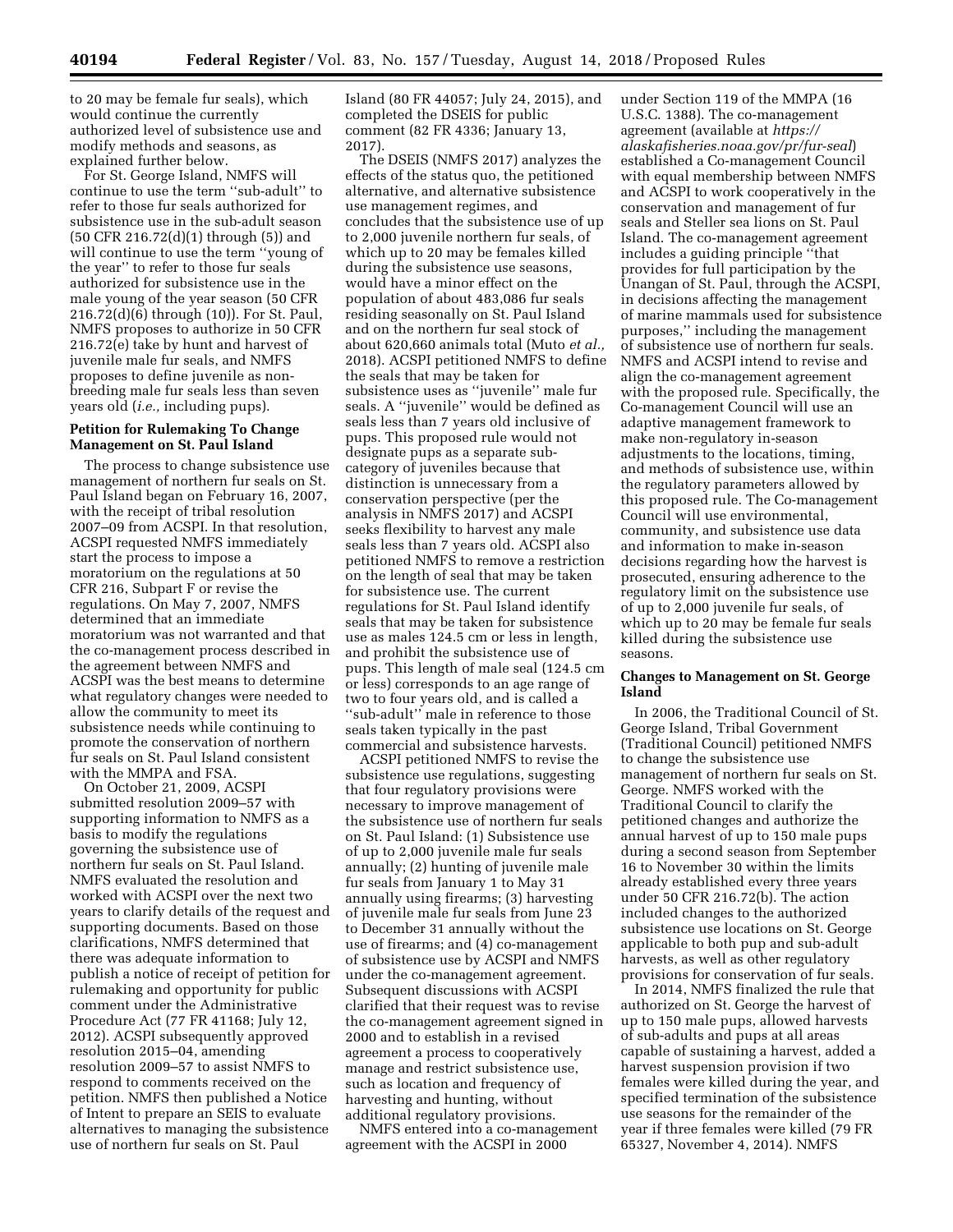changed 50 CFR 216.74 to reflect that the Traditional Council and NMFS had developed a different subsistence management relationship under Section 119 of the MMPA. At that time, NMFS did not change the process used to establish the subsistence needs of the Pribilovians on St. George, so we continued to specify in the triennial notice in the **Federal Register** the lower and upper limit of the number of seals required to meet the subsistence needs on both Islands, per 50 CFR 216.72(b).

ACSPI petitioned the removal of 50 CFR 216.72(b), which is applicable to both Islands. In this proposed rulemaking, NMFS proposes to set in regulation the maximum number of seals that may be harvested on St. George Island (500), which is based on the upper limit established by NMFS (82 FR 39044, August 17, 2017) and agreed to by the Traditional Council since 1990. NMFS also proposes to remove duplicative or unnecessary regulations applicable to subsistence use on St. George based on the determination that the statutory take prohibition in the FSA does not also require regulatory prohibitions.

#### **Population and Demographics**

NMFS currently manages the northern fur seal population as two stocks in the U.S.: The Eastern Pacific and the San Miguel stocks. The Eastern Pacific stock includes northern fur seals breeding on St. Paul, St. George, and Bogoslof islands and Sea Lion Rock, AK. NMFS designated the Pribilof Islands northern fur seal population as depleted under the MMPA on May 18, 1988 (53 FR 17888). Loughlin *et al.* (1994) estimated approximately 1.3 million northern fur seals existed worldwide in 1992, and the Pribilof Islands (which later was designated the Eastern Pacific stock) accounted for about 982,000 seals (74 percent of the worldwide total). In 1995, NMFS included fur seals breeding on Bogoslof Island in the estimate of 1,019,192 northern fur seals for the Eastern Pacific stock (Small and DeMaster 1995). The population has decreased since then, and the 2017 estimate for the Eastern Pacific stock (including fur seals breeding on St. Paul, St. George, and Bogoslof islands and Sea Lion Rock) was 620,660 northern fur seals (Muto *et al.,* 2018). The annual pup production trends for the breeding islands in the Eastern Pacific stock from 1998 to 2016 vary between Islands: Pup production is declining  $(-4.12$  percent) for St. Paul, stable with no trend for St. George, and increasing (+10.1 percent) for Bogoslof (Muto *et al.,* 2018). The causes of the

different trends among breeding areas are unknown.

Northern fur seals seasonally occupy specific breeding and non-breeding sites. The age and breeding status of the seals are the main determinants of where they are found on land during the breeding and non-breeding season. Nonbreeding males occupy resting sites commonly called ''hauling grounds or haulout areas'' during the breeding season and are excluded from the breeding sites (*i.e.,* rookeries) by adult males. Adult males defend territories on these breeding sites where females return from their winter migration to give birth, nurse their young, rest, and breed. Pregnant adult females begin to arrive from their winter migration as early as mid-June. The majority of adult females arrive around the second week of July. Older females arrive before younger females, and pregnant females arrive before non-pregnant females. Adult females land on the rookeries (breeding sites) where adult males immediately herd and retain them in territories until they give birth within two days after their arrival on land. After they give birth and remain on land for about six days, they enter estrous and breed before departing on their first of many multi-day foraging trips to sea and return to nurse their pups (Gentry 1998).

Territorial breeding males arrive on island in May and remain on the rookeries until mid-August, when most pregnant females have arrived and have given birth. Territorial adult males depart the rookery in August and are replaced by non-territorial, nonbreeding adult males of similar size on the rookeries. Adult females and the pups remain at the rookeries until December, but they occupy a larger area that includes the rookery and haulout areas after territorial males have left the Islands for their migration.

Beginning about September 1, nonbreeding males of all sizes can be found inter-mixed with breeding aged females and nursing pups on both rookeries and haulout areas. Scientists consider the non-breeding season to last from September through December. Thus from September through December all fur seals generally occupy similar terrestrial habitat, and there is little if any predictable separation among males and females as is found earlier in the year.

Pups begin to occupy separate areas from non-pups in September, and make daily transits among these areas while spending progressively more time in the water prior to weaning (Baker and Donahue 2000). Pups wean themselves beginning in late October, by leaving

their birth site and spending the next 20–24 months at sea. All pups have left the islands where they were born by early December, and breeding-age females leave their breeding islands a few days after pups have departed on their winter migration. NMFS estimates that less than 10 percent of pups born die before weaning (MML unpublished data). NMFS also estimates that 50 to 80 percent of pups die after weaning and before they are two years old, which is when they would first return to the islands (Lander 1981, MML unpublished data).

Most fur seals first return to the islands when they are two years old, intermittently occupying non-breeding terrestrial sites from July through December. Older, non-breeding male seals arrive at the beginning of the terrestrial season earlier than younger seals. Non-breeding male fur seals rest on shore for about seven to ten days followed by intermittent at-sea foraging trips ranging from eight to twenty-nine days (Sterling and Ream 2004). All nonbreeding fur seals migrate from their land resting sites (including on the Pribilof Islands) to the North Pacific Ocean and Bering Sea, where the fur seals are located from about December to June, when fur seals begin their annual return migration to their breeding and non-breeding, resting terrestrial sites (including those on the Pribilof Islands).

Male fur seals are sexually mature and begin to show secondary sexual characteristics (*e.g.,* growth of mane, prominent saggital crest, extreme growth of shoulders and neck) at about seven years old (Gentry 1998). Males are not physically capable of holding territories until they are eight years old, and most males that hold successful breeding territories are nine years old and hold breeding territories for about one season (Gentry 1998). About onethird of territorial males successfully breed, but about ten percent of the breeding males account for over 50 percent of all breeding each year (Gentry 1998). This information shows that very few adult males successfully defend and hold territories on land, even fewer breed, and fewer still account for most of the annual reproductive effort. In the following year, about 70 percent of those territorial adult males from the previous year will be replaced by new males and will not be the fathers of those pups who are born within the territories they hold.

Female fur seals can be distinguished from male fur seals based on size, canine tooth size, and whisker color. Male fur seals are larger at all ages, beginning at birth. Males grow faster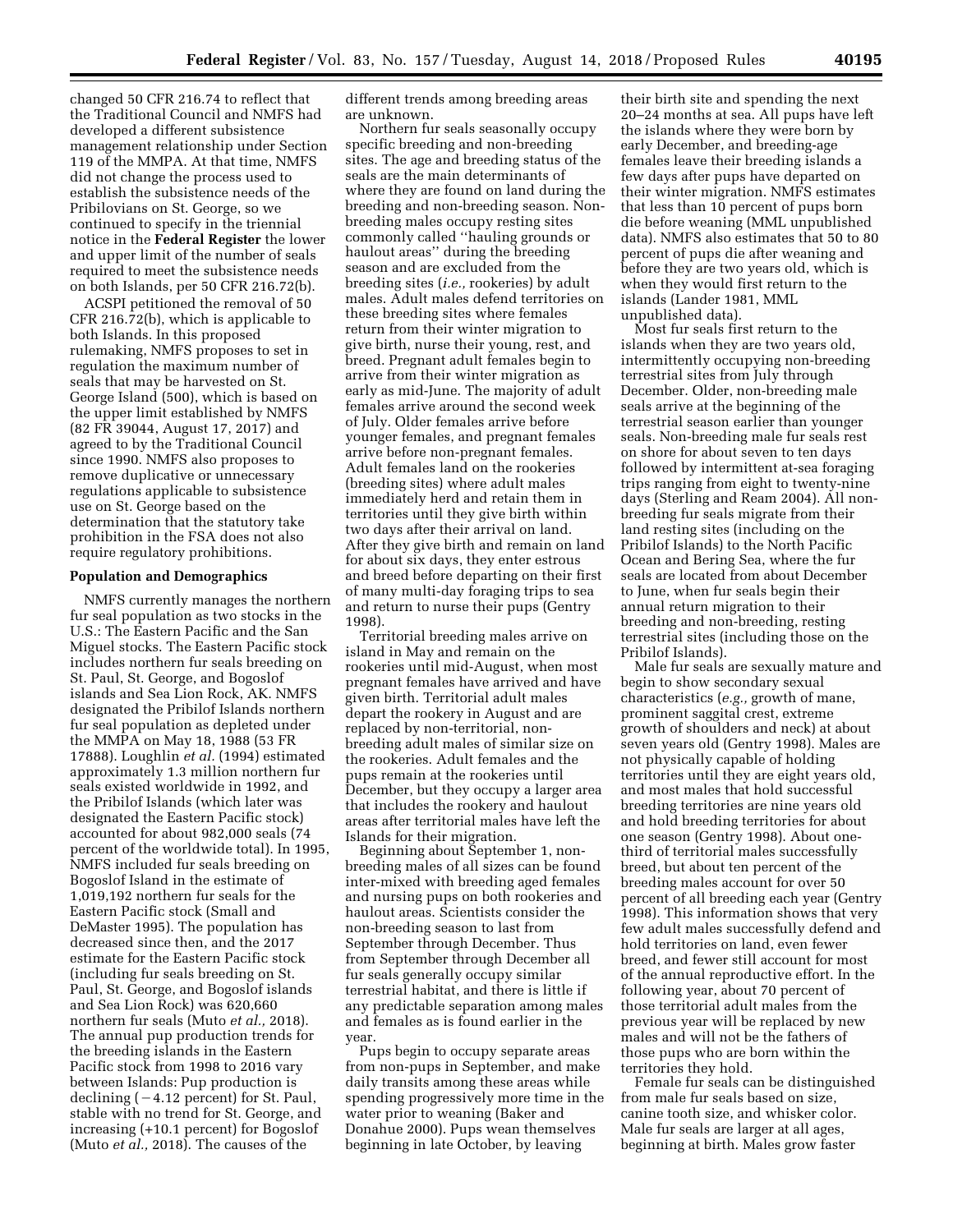and larger than females. As male and female fur seals age their whiskers change color from all black (pup) to mixed black and white (two to seven years old) to all-white (older than seven). This whisker color distinction is important because a four-year-old male is similar in size to a six-year-old or older female, but the female's whiskers will be all-white and the male's whiskers will be mixed black and white. The size difference between males and females from birth to two years old is difficult to visually distinguish from a distance. Upon close inspection, the lower canine teeth of females are relatively narrower than a male's lower canine teeth. There are also some differences in fur coloration, head shape, and behavior between two- to four-year old males and females, but these characteristics are highly variable and prone to misclassification when considered alone.

## **Deregulation of the Subsistence Use of Northern Fur Seals**

NMFS is proposing to remove duplicative and unnecessary regulatory restrictions, as detailed below. NMFS will continue to regulate the subsistence taking of fur seals on the Pribilof Islands by sex, age, and season, as contemplated in the emergency final rule that NMFS promulgated after the cessation of the commercial harvest of northern fur seals in 1984 (51 FR 24828, July 9, 1986). Subsistence use of northern fur seals on the Pribilof Islands will be subject to any changes proposed in this rule that become final.

## *Removal of Duplicative Regulatory Provisions Governing Subsistence Use on St. Paul and St. George Islands*

Section 102 of the FSA broadly prohibits the ''taking'' of northern fur seals (16 U.S.C. 1152). The regulations governing subsistence harvest for St. Paul and St. George Islands include specific prohibitions on the take of certain age classes of fur seals and the intentional take of female fur seals (50 CFR 216.72(d)(5), (d)(9), (e)(4)). NMFS has determined that these specific regulatory provisions prohibiting take are duplicative of the more general statutory prohibition on ''taking'' in Section 102 of the FSA, and thus this proposed rule would remove these sections from 50 CFR 216.72:

(d)(5) Any taking of adult fur seals, or young of the year, or the intentional taking of sub-adult female fur seals is prohibited;

(d)(9) Any taking of sub-adult or adult fur seals, or the intentional harvest of young of the year female fur seals is prohibited; and

(e)(4) Any taking of adult fur seals or pups, or the intentional taking of subadult female fur seals is prohibited.

The removal of these duplicative regulatory restrictions will not result in any changes to subsistence use of northern fur seals on St. George Island or St. Paul Island.

NMFS has determined that the following provisions for St. Paul and St. George Islands are duplicative of the regulations (50 CFR 216.41) promulgated for permitting scientific research under the MMPA (16 U.S.C. 1361–1407) and authorizing stranding response under Section 403 of the MMPA (16 U.S.C. 1421b), and thus these sections are proposed to be removed from 50 CFR 216.72:

(d)(3) seals with tags and/or entangling debris may only be taken if so directed by NMFS scientists, and

(e)(6) seals with tags and/or entangling debris may only be taken if so directed by NMFS scientists.

When NMFS promulgated the above provisions in the subsistence harvest regulations, NMFS did not contemplate that the Pribilovians would apply for and obtain permits to conduct scientific research on fur seals or obtain authorization to respond to northern fur seals entangled in marine debris (51 FR 24828, 24836, 24838–39; July 9, 1986). Congress amended the MMPA to authorize the Marine Mammal Health and Stranding Program in 1992, and the regulatory process to obtain a scientific research permit was not completed until 1996 (61 FR 21926, May 10, 1996). NMFS therefore proposes to remove these provisions, relying instead on those regulatory processes established under the MMPA more recently to authorize taking associated with response to fur seals entangled in marine debris or previously tagged for scientific research. The removal of these duplicative regulatory restrictions will not result in any changes to the process to receive authorization for take associated with response to fur seals entangled in marine debris or previously tagged for scientific research.

## *Removal of Unnecessary Regulatory Provisions Governing Subsistence Use on St. Paul and St. George Islands*

NMFS proposes to specify in regulation the maximum number of fur seals that may be killed for subsistence uses annually on each Island. The proposed rule would specify in 50 CFR 216.72(e) that Pribilovians on St. Paul may take by hunt and harvest up to 2,000 juvenile (less than 7 years old, including pups) fur seals per year for subsistence uses over the course of the hunting and harvest seasons, including up to 20 female fur seals per year. The proposed rule would specify in 50 CFR 216.72(d) that Pribilovians on St. George may take by harvest for subsistence uses up to 500 fur seals per year over the course of the sub-adult male harvest and the young of the year harvest, including up to 3 female fur seals per year. The proposed maximum harvest of fur seals to be authorized is based on the currently established upper limit of the subsistence need for each Island (82 FR 39044, August 17, 2017), which has been unchanged since 1992 for St. Paul Island and since 1990 for St. George Island.

NMFS also proposes to cease using a lower limit of the subsistence need and to eliminate references to the lower limit of the harvest range for regulations governing harvest on St. George of subadult male fur seals (50 CFR 216.72(d)(1)) and male young of the year fur seals (50 CFR 216.72(d)(6)); to eliminate in its entirety the provision at 50 CFR 216.72(b), which applies to both Islands and which establishes a process to re-assess every three years the subsistence requirements of the Pribilovians residing on St. Paul and St. George Islands; and to remove the provisions at 50 CFR 216.72(f)(1)(iii) and 216.72(f)(3), which are associated with the suspension of subsistence use when the lower limit of the range of the subsistence need is reached. NMFS also proposes to remove the provision in 50 CFR 216.72 $(f)(1)(i)$  that allows for the suspension of subsistence harvest on St. Paul Island or St. George Island if NMFS determines that the subsistence needs of the Pribilovians on that Island have been satisfied, and to remove the provision in 50 CFR 216.72(g)(2) that requires the termination of the subsistence harvest if NMFS determines that the upper limit of the subsistence need has been reached or if NMFS determines that the subsistence needs of the Pribilovians on either Island have been satisfied. NMFS proposes to revise the subsistence use termination provisions at 50 CFR 216.72(g) to be consistent with the proposed seasons for St. Paul and the subsistence use limits for each Island.

NMFS has determined that the existing regulatory approach to establishing the subsistence need on St. Paul and St. George Islands is no longer necessary for the following reasons: (1) The estimates of yield of edible meat per fur seal, which were used to approximate the number of seals thought to fulfill subsistence needs, overstated the actual yield of meat, and are no longer germane factors when evaluating the subsistence needs of Pribilovians; (2) the use of the lower and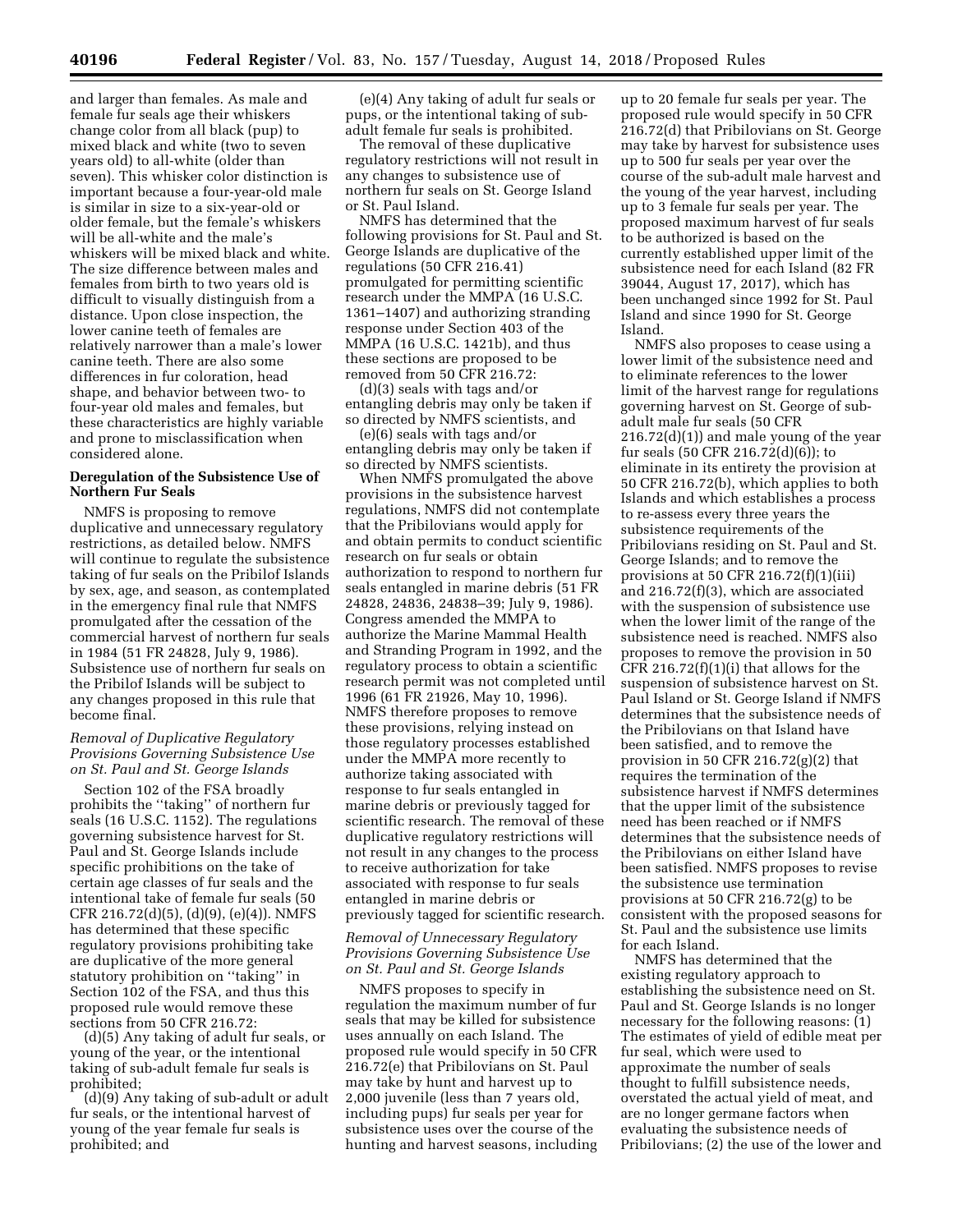upper limit of the subsistence requirement has not provided the expected flexibility to the Pribilovians to meet their annual subsistence needs and has proven to be an unnecessary restriction; (3) estimating the subsistence need based on nutritional, socio-economic, and cultural factors, as NMFS has done in more recent triennial estimates of subsistence need, results in a more realistic assessment of subsistence need than the exclusive use of nutritional factors as envisioned in the existing regulations; and (4) given the consistency of the determination of Pribilovians' subsistence needs for more than 25 years, codifying the maximum subsistence use levels in regulation would be much more efficient than continuing to revisit the subsistence need every three years. We explain each of these reasons below, which justify setting authorized take for subsistence use in regulation for each Island and which justify the additional regulatory provisions that NMFS proposes to modify or eliminate.

## *Biases in Estimated Edible Yield of Subsistence Harvested Fur Seals*

As explained in this subsection, estimates of yield of edible meat per fur seal and percent-use were the basis for determining the number of seals for annual subsistence needs and were the basis for determining whether the subsistence harvest was being accomplished in a wasteful manner. However, the estimates of yield of edible meat per fur seal and percent-use overstated the actual yield of meat due to bias and inaccurate assumptions and are subject to continuing bias that NMFS cannot correct. NMFS therefore will no longer analyze subsistence need solely based on estimates of yield of edible meat and percent-use, and ACSPI and NMFS will work within the Comanagement Council to identify and address any instances of wasteful taking. In addition, we remind readers that when referencing past taking for subsistence uses, we use the term ''subadult males'' to refer to two- to four-year old fur seals which generally fit the size limit in the regulations of 124.5 cm or less in length and that, while pups are less than 124.5 cm in length, they were prohibited from subsistence use for St. George until 2014 and are currently prohibited from subsistence use for St. Paul (50 CFR 216.72(e)(4)).

In 1985 and 1986, when the subsistence harvest was first being authorized, NMFS did not have any reliable means to establish the number of seals required to meet the subsistence needs of either St. George Island or St. Paul Island. As described in the

emergency final rule regarding the subsistence taking of North Pacific fur seals (51 FR 24828, July 9, 1986), the commercial harvest for fur seal skins prior to 1985 had created an excess of meat for the subsistence needs of both communities, and disrupted the subsistence use patterns when compared to other Alaska Native communities (Veltre and Veltre 1987). For subsistence needs, NMFS used estimates of the yield of meat from an ''average'' commercially harvested seal as the basis for the subsistence levels established in the early years of the subsistence harvest regulations. NMFS assumed that a sub-adult male seal yielded a certain amount of meat, which was then used to calculate how many seals were needed to satisfy the nutritional needs of Pribilovians each year. The original estimate of the yield of meat per seal was from congressional testimony in 1914 that a sub-adult male fur seal dresses to 25 pounds of meat (50 FR 27914, 27916; July 8, 1985) and the May 7, 1987 notice (52 FR 17307) from measurements of harvested seals in 1985 (28.5 lbs) and in 1986 (24.4 lbs).

Public comments received by NMFS in the late 1980s questioned the Pribilovians' harvest practices and estimates of their subsistence need, and included accusations of wasteful taking and criticisms of the Pribilovians' use of the ''butterfly cut'' of seals. At the same time, the Pribilovians expressed frustration regarding the intrusive nature of harvest sampling, characterization of their subsistence use based on ''percent-use'' of the carcass, and the process to establish their subsistence need (55 FR 30919, July 30 1990). On August 1, 1991, the Humane Society of the United States filed an unsuccessful petition for a temporary restraining order to suspend the subsistence harvest (56 FR 42032).

In an attempt to resolve the controversy, NMFS and the ACSPI measured the percent use of the ''butterfly cut'' and ''whole cut'' from northern fur seal carcasses in terms of the actual yield of meat in 1992. This unpublished study measured the mass of meat, bone, and blubber from all body parts of the carcasses of three sub-adult males. One seal was three years old, the other was two years old, and the third was of unknown age. The actual yield of edible meat ranged from 11.9 to 15.9 pounds for seals that weighed from 44.6 to 58.1 pounds (NMFS unpublished data). The estimated yield of meat from this work in 1992 shows that the 1985 and 1986 estimates of yield of meat over-estimated the actual yield of edible meat by 35 to 52 percent depending on the size of the seal.

Further evaluation of the data from 1985 through 1991 that were used to estimate the yield of meat indicate previous weights reported were actually estimates of the total mass of the butterfly cut or whole cut, which included bones, fat, and connective tissue. In addition, the measures of edible meat from 1985 and 1986 do not account for the subsistence use of blubber, tongues, or flippers, items that are consumed in varying amounts locally (Veltre and Veltre 1987), but were not considered consistently by NMFS in the estimates of percent-use or yield. In the 1985 and 1986 estimates, NMFS measured and reported the percentage use of the carcass as the product of the mass of meat and bone of cuts divided by the total mass of the carcass. NMFS's approach resulted in a mean of 29.1 percent-use for the butterfly cut and 53.3 percent-use for the whole cut, a difference of about 24.2 percent, which was perceived as an indication of waste when using the butterfly cut versus using the whole cut.

By using the data of the actual edible meat (excluding bone) from 1992, the percent-use of meat divided by the total carcass weight would have ranged from about 18 percent-use for the ''butterfly cut'' to 27 percent-use for the whole cut. The traditional butterfly cut resulted in only a 9 percent difference (or about one pound of meat based on the average total seal weight) in the actual edible portion of meat when compared to the whole cut, which indicated the distinction between cuts was not significant or necessarily representative of waste. These results indicate that the old percent-use method overstated the amount of edible meat per seal by an even greater amount than acknowledged by NMFS based on data from all years prior to 1992. These results also support the Pribilovians' position that their subsistence use was not wasteful contrary to accusations of wasteful take that were based on the percent-use method (57 FR 34081, August 3, 1992).

NMFS also made inaccurate assumptions in the beginning of the subsistence period about the age of seals likely to be harvested for subsistence needs, which further biases the estimates of the number of seals needed for subsistence. Hanson *et al.* (1994) showed that St. Paul subsistence sealers chose to harvest three- and four-year old seals that were statistically smaller than the average sized seal of the same age in the population, which indicates sealers were selecting the smallest seals of those available. The selection of smaller seals for subsistence uses further reduces NMFS's previous over-estimates of yield of meat derived from the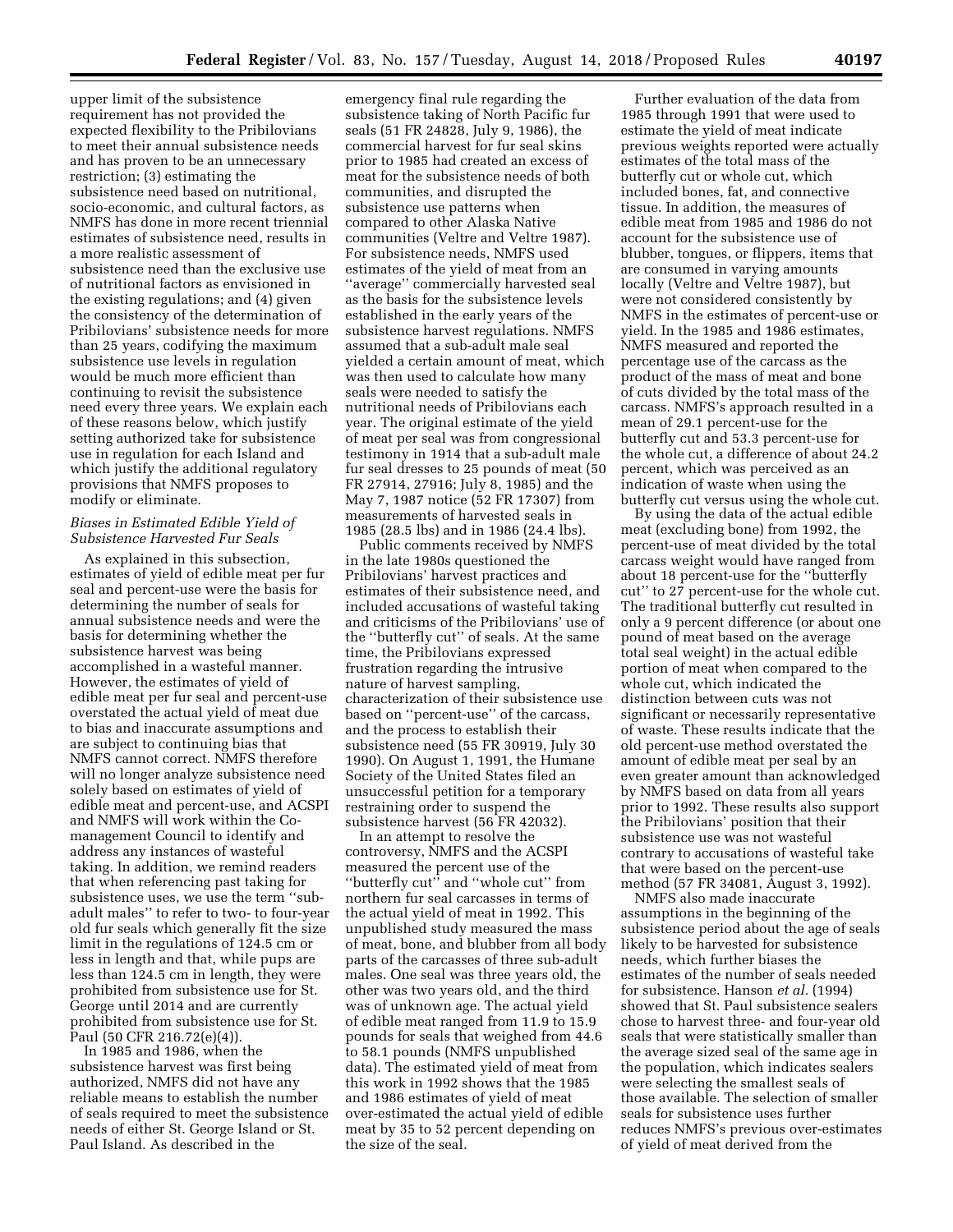commercial harvest. In addition, St. Paul and St. George residents have indicated they prefer a ''two-year old'' sized seal, an assertion that was confirmed using 1986 subsistence harvest data (Zimmerman and Melovidov 1987). Subsistence harvest monitoring data reported by Hanson *et al.,* (1994) indicated a continued preference for two-year old seals. The results of Hanson *et al.* (1994) have been confirmed by recent analysis of the average age of subsistence harvested seals from 1986–2016 on St. Paul Island (2.6 years) compared to commercially harvested seals from 1956–1984 (3.3 years) (MML unpublished data). On St. George Island, the subsistence harvest has occurred for 10 years longer than on St. Paul, and the average age of subadult males in the commercial harvest was 3.4 years versus 2.5 years in the subsistence harvest (MML unpublished data).

The proportion of two-year-old seals in the subsistence harvest for both Islands combined is about 47 percent, whereas during the commercial harvest two-year old seals represented about 8 percent of the total harvest for both Islands (MML unpublished data). Similarly, the proportion of four-yearolds decreased from about 32 percent of the commercial harvest to about 4 percent of the subsistence harvest based on data from both Islands (MML unpublished data). Thus smaller, younger seals represent a larger proportion of those seals taken in the subsistence harvest than the commercial harvest. Younger, smaller seals provide a lower yield of meat than the older, larger seals harvested commercially, and represent another uncorrected bias in the previous estimates of yield per seal and in the process to estimate the number of seals necessary to meet the Pribilovians' subsistence need.

Even if NMFS were to correct for agerelated bias and fix inaccurate assumptions in previous methodologies to calculate future estimates of yield of meat to estimate the number of seals for subsistence needs, such estimates would remain biased and inaccurate. Baker *et al.* (1994) reported that particular year classes showed statistically different rates of body mass increase in the first few years of life. For example, three year old male fur seals born in 1987 were significantly lighter than three year olds born in 1988 and 1989 (Baker *et al.* 1994). Caruso and Baker (1996) compared the weights of two-, three-, and four-year old males from the subsistence harvest and found that two- and three-year old males from 1992 were significantly heavier (1.4 kg heavier for a two-year old) than similaraged seals harvested in 1991, 1993, or 1994. Thus, environmental conditions can influence the size and growth of young seals and bias estimates of the yield of meat per seal among year classes. NMFS currently does not have a means to correct estimates of growth or average size at age to account for environmental variation.

Based on this analysis of the yield of edible meat from the subsistence harvest and the lack of information to correct the biases identified in the estimates of percent-use and yield of meat, NMFS no longer sees value in characterizing the subsistence need based on percent-use or yield of edible meat. Instead, as explained later in this proposed rule, NMFS will consider a combination of nutritional, socio-economic, and cultural factors, as well as the consistency of prior determinations of subsistence needs over time, to estimate and set in regulation through this proposed rule the number of seals needed annually for subsistence purposes on St. Paul and St. George Islands. Furthermore, ACSPI has instituted a practice whereby the whole cut is removed from the killing field in all instances, and the butterfly cut is no longer used (62 FR 17775, April 11, 1997). With regard to concerns about the potential for wasteful harvest practices in the future, NMFS will work within the Co-management Councils for St. Paul and St. George to ensure accurate monitoring to detect and address whether subsistence use is being accomplished in a wasteful manner. In addition, this proposed action does not change the regulatory provision that the take of fur seals must be consistent with 50 CFR 216.71 (*i.e.,* (a) for subsistence uses, and (b) not accomplished in a wasteful manner).

### *NMFS's Use of the Upper and Lower Limit of the Estimated Subsistence Need*

The existing regulations call for establishing the upper and lower limit (*i.e.,* the range) of the subsistence need in order to provide flexibility to the Pribilovians while also limiting the harvest to the legitimate subsistence need within that range (51 FR 24828, July 9, 1986). The lower limit, if reached, results in a 48-hour temporary suspension, but the lower limit could be exceeded if NMFS is given written notice by the Pribilovians seeking additional seals for subsistence uses as described in 50 CFR 216.72(f)(3). As explained next, this regulatory approach has not provided flexibility in the timing of the harvest and the availability of harvesters to ensure that Pribilovians can fulfill their subsistence needs. In addition, this regulatory approach has

proven burdensome for both Pribilobians and NMFS to administer and manage. NMFS therefore proposes to eliminate in its entirety the provision at 50 CFR 216.72(b), as well as related regulatory provisions regarding the lower and upper limits and the associated suspension and termination provisions.

Since 1985, NMFS has used numerous methods to establish the range, but has frequently received public comments indicating disagreements about the consistency of implementation (*e.g.,* 55 FR 30919, July 30, 1990). The Pribilovians have requested additional seals above the lower limit twice each on St. Paul (in 1987 and 1991) and St. George (in 1991 and 1993). In 1990, NMFS reduced the subsistence needs of the Pribilovians to the lowest level during the subsistence period to range from 181 to 500 on St. George and 1,145 to 1,800 on St. Paul (55 FR 30919, July 30, 1990). In 1991, NMFS proposed the range of subsistence need at the 1990 levels (56 FR 19970, May 1, 1991). NMFS was unable to establish a method acceptable to all stakeholders to determine the Pribilovians' subsistence need, and in the final notice, NMFS used the 1990 range of the subsistence need for 1991 (56 FR 36735, August 1, 1991). The Tribal Governments from St. Paul and St. George requested additional seals above the lower end of their respective ranges in 1991. NMFS authorized the Pribilovians to continue harvesting up to 100 additional seals on St. George and 500 additional seals on St. Paul from July 31 until August 8, 1991 (56 FR 42032, August 26, 1991).

The Humane Society of the United States filed a motion for a Temporary Restraining Order on August 1, 1991, which challenged the August 1 final notice for subsistence use in 1991 (56 FR 36735). The order was denied on August 5, 1991: the court upheld NMFS's determination that the harvest was not being conducted in a wasteful manner and that the accusations of waste were overstated (*Humane Soc'y of the United States* v. *Mosbacher,* Civ. A. No. 91–1915, 1991 WL 166653 (D.D.C. Aug. 5, 1991); 56 FR 42032, August 26, 1991). NMFS held a workshop in November 1991 and determined the household survey conducted by the tribal councils would be the agreedupon method to establish the subsistence need (57 FR 22450, May 28, 1992).

NMFS established the 1992 subsistence need based on household surveys by the Tribal Governments of St. Paul and St. George, but in addition requested that the Pribilovians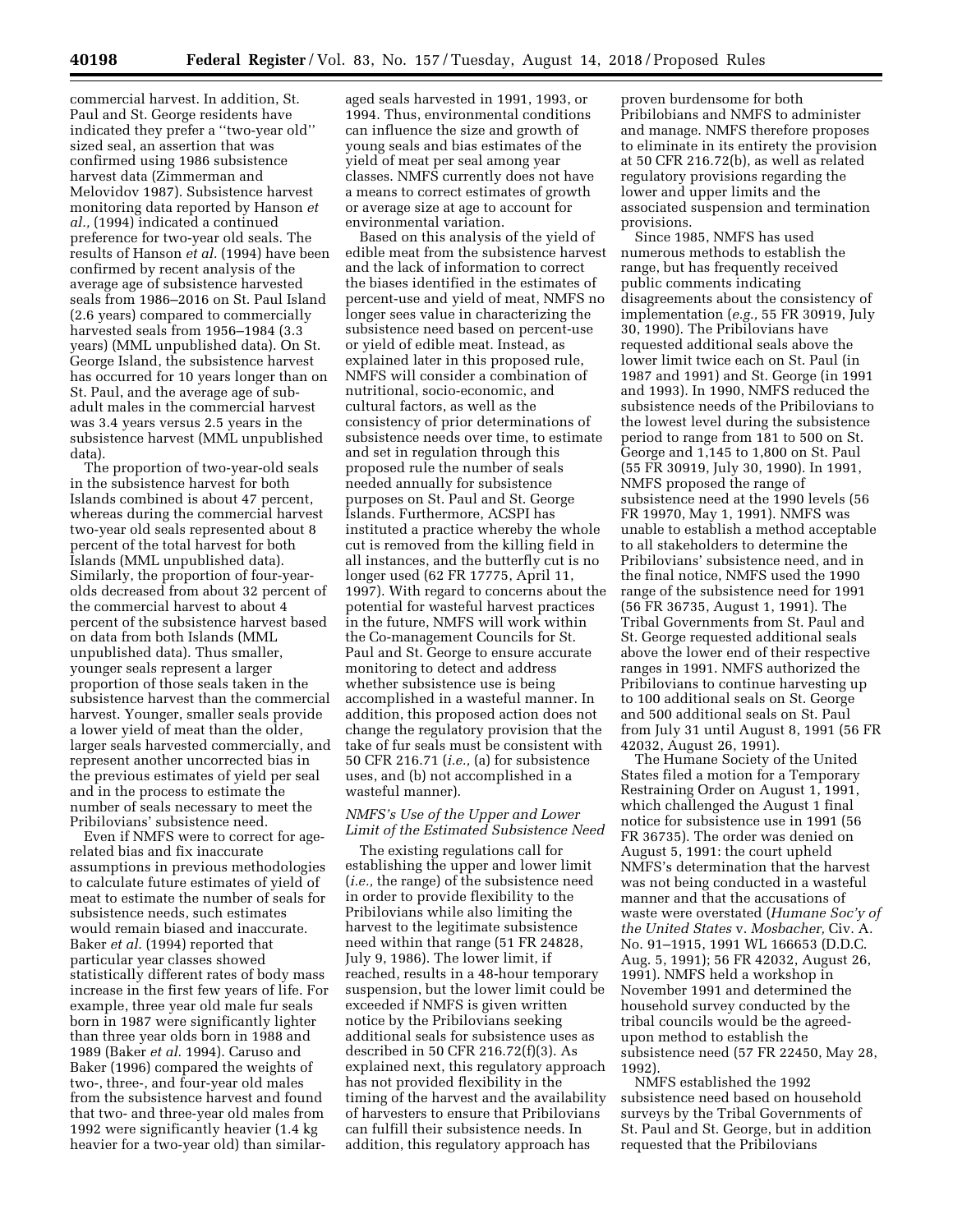substantiate any request to exceed the lower limit of the range (57 FR 34081, August 3, 1992). NMFS questioned the estimates of subsistence need from household surveys in 1992 and 1993, because the tribal government could not survey all households in advance of each harvest season. The Pribilovians extrapolated the subsistence need to account for the un-surveyed/nonresponsive households, but a final method to account for these households could not be agreed upon.

The St. George Traditional Council indicated on February 10, 1993 that they would require 407 seals to meet their subsistence need (58 FR 32892, June 14 1993). NMFS concluded that since St. George harvested fewer seals (194) than the lower level of the estimated 1992 range of subsistence need (281) and the average harvest over the past 5 years was 187, that NMFS would not use the 1993 St. George subsistence needs request based on their household survey data and instead used the lower level of the range from 1992. The community of St. George harvested 298 seals by August 3, 1993 (17 seals greater than the lower level of the range), and the Traditional Council requested additional seals during the temporary harvest suspension (58 FR 58297, November 1, 1993). NMFS approved the harvest of 44 more seals by St. George (325 total seals) after requesting and receiving information to substantiate their request (58 FR 32892, June 14 1993). St. George harvested 319 seals by August 8, 1993.

In the 1993 household survey of subsistence needs on St. Paul, about one-third of the households responded to the tribal government's survey, resulting in an estimate of 842 seals needed to meet their stated subsistence need. NMFS did not extrapolate to account for non-responsive households on St. Paul and instead indicated that there had not been significant changes in demography or economics in 1993 compared to 1991 and 1992 to warrant such a dramatic reduction in need, and NMFS determined that the estimated subsistence need for St. Paul would remain 1,645 to 2,000 in 1993 (58 FR 32892, June 14, 1993). St. Paul harvested 1,518 seals in 1993.

In 1994, NMFS set the range based on household survey results from the tribal governments that indicated similar results from previous years and thus the range of the subsistence need was set at the same level as in 1993, but applied through 1996 (59 FR 35471, July 12, 1994). In December 1996, after NMFS requested the tribal governments indicate their subsistence needs for the 1997–1999 period, ACSPI indicated

their subsistence need range could remain the same (1,645 to 2,000 seals), and the St. George Traditional Council requested the lower limit be increased from 281 to 300 seals and the upper limit be retained at 500 seals (62 FR 33374, June 19, 1997). The tribal governments from both Islands indicated to NMFS in 1999, 2002, 2005, 2008, 2011, 2014, and 2017 that the subsistence ranges should be maintained at these lower and upper limits to meet their subsistence needs (see *[https://alaskafisheries.noaa.gov/pr/](https://alaskafisheries.noaa.gov/pr/fur-seal) [fur-seal](https://alaskafisheries.noaa.gov/pr/fur-seal)*). After NMFS had signed cooperative agreements with the tribal governments on St. Paul and St. George Islands, the subsistence needs were discussed annually during comanagement meetings and considered in a more collaborative and holistic process.

The lower limit and regulatory suspension process required under the existing regulations have proven to be barriers to harvesting within the range established as ''meeting the subsistence need'' at the peak of community participation and availability of preferred seals. If the lower limit of the subsistence need is reached, NMFS must suspend the harvest for up to 48 hours per 50 CFR 216.72(f)(1)(iii). Practically, this usually occurs in early August after most harvests have occurred and as the number of two-yearold males landing on the hauling grounds is rapidly increasing (Bigg 1986). Thus, the preferred age-class (two years old) is more easily available to subsistence users at this time, but very little time remains in August to harvest this preferred age-class and to meet the subsistence need of the Pribilovians.

Once the lower limit is reached, NMFS must determine whether the subsistence needs of the Pribilovians have been satisfied, and if not, must provide a revised estimate of the number of seals required to meet those subsistence needs (50 CFR 216.72(f)(3)). Thus, when the lower limit is reached, Pribilovians must collect information through surveying or querying the community and provide that information in writing to support that their subsistence need falls above the lower limit but below the upper limit of the range previously established as meeting their subsistence need (*e.g.,* 56 FR 36736, August 1, 1991). In those years when the actual subsistence use reached the lower limit of the range of the subsistence need established previously in the **Federal Register**  notice, it was in the Pribilovians' best interest to conduct an additional houseto-house survey to establish an interim limit less than the upper limit to

substantiate their subsistence need (59 FR 35474, July 12, 1994).

After the Pribilovians submit information to NMFS, NMFS must then substantiate the request to exceed the lower limit by making the determination that the Pribilovians (1) have not yet satisfied their subsistence need, (2) have not conducted wasteful take, and (3) have identified the number of seals required to meet the additional need (56 FR 36736, August 1, 1991). Often this process was too cumbersome administratively, for both NMFS and the Pribilovians. The 48-hour suspension when the lower limit was reached would occur during the last few days of the season, requiring Pribilovians to document their needs above the lower limit and NMFS to determine those newly documented needs were justified before the end of the season. This caused administrative delays that left too few days for additional harvesting of seals, including the harvest of the preferred age of seal. Such a process does not create flexibility that would allow the Pribilovians to meet their subsistence needs when the lower limit is reached.

Finally, a fundamental problem with using the previous year's actual harvest or an average of prior harvests to establish the allowable future harvest is that it creates an incentive for users to harvest as much as allowed in order to maintain future food security, particularly because many factors can force Pribilovians to harvest fewer seals each year, regardless of their particular annual needs. Decreased harvest levels in a given year would effectively reduce the lower limit in subsequent years, while ignoring factors that affect harvest levels, including: Normal year-to-year variability in seal size; the Pribilovians' preference for smaller seals; the limited availability of two-year-old seals until late in the harvest season; the availability of wage earning jobs on both Islands that conflicts with the subsistence season; and the availability of experienced sealers (58 FR 32892, June 13, 1993). These factors may result in diminished allowable harvest over time that could amplify the perverse incentive to harvest more seals than necessary in a given year to preserve the allowable harvest level for future years.

To avoid these problems, NMFS proposes to stop publishing a range with a lower limit of subsistence need. Instead NMFS proposes to set a fixed harvest limit that accounts for expected and unexpected year-to-year variability in the availability of fur seals based on environmental factors and the availability of subsistence users to participate based on economic, social,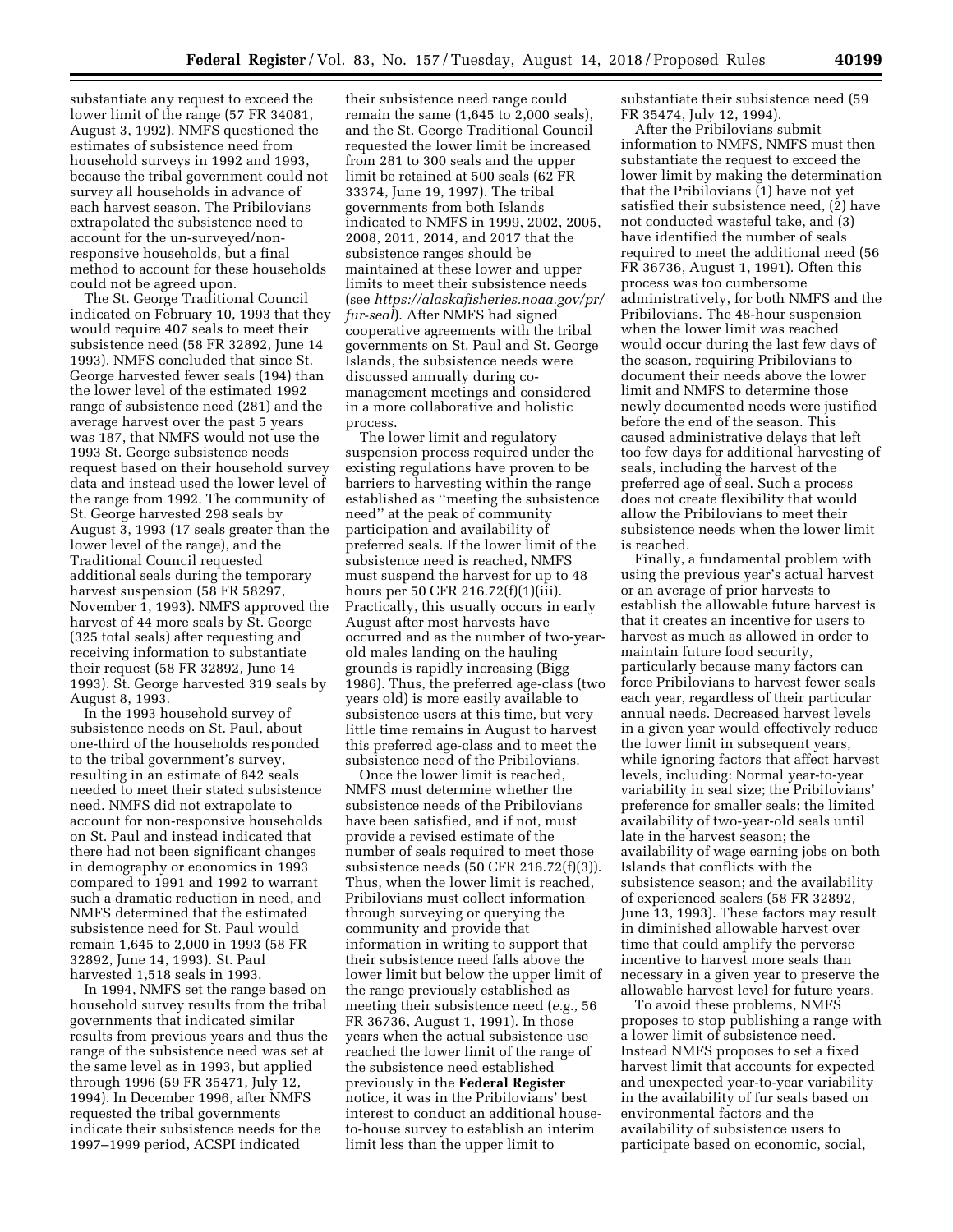and other factors. Because NMFS would cease using a range with a lower limit, NMFS proposes to eliminate references to the lower limit of the range in the regulations governing use on St. George of sub-adult male fur seals (50 CFR  $216.72(d)(1)$  and male young of the year fur seals (50 CFR 216.72(d)(6)). NMFS also proposes to remove the requirements in 50 CFR 216.72 $(f)(1)(iii)$ and (f)(3) for NMFS to determine whether the Pribilovians' subsistence needs have been satisfied because they will already be established in the regulations. The proposed regulatory changes will reduce the household survey burden for Pribilovians on both St. Paul and St. George Islands and will also remove the cumbersome administration of the harvest suspension provisions and determinations that apply when the lower limit of the range was reached. NMFS would still annually evaluate whether the subsistence uses are being accomplished in a wasteful manner (per 50 CFR 216.71(b)), and the proposed rule does not eliminate the existing regulatory provision that allows the suspension of the subsistence harvest if the harvest is being conducted in a wasteful manner (50 CFR 216.72(f)(1)(ii)).

## *Estimating the Subsistence Need Should Include Consideration of Nutritional, Socio-Economic, and Cultural Factors*

NMFS has determined that to satisfy the Pribilovians' subsistence requirement for northern fur seals, estimates of subsistence need must reflect a combination of nutritional, socio-economic, and cultural needs (see Veltre and Veltre 1987). During the late 1980s, NMFS used simple nutritional factors to estimate the subsistence needs of the Pribilovians. As described previously, NMFS used historical information from the villages of St. Paul and St. George and from other Alaska Native communities to estimate a range of the amount of meat required as a product of the yield and number of seals killed. NMFS has continued to estimate annual subsistence harvest based on the nutritional needs of the Pribilovians, while recognizing that other factors should be considered.

After the petition for a temporary restraining order and a subsequent subsistence workshop in 1991, NMFS acknowledged that subsistence need includes cultural aspects of the use of fur seals by Alaska Natives, as well as providing a traditional food (57 FR 22450, May 28, 1992). Pribilovians have indicated most recently in their comments on the DSEIS that the overlap in the timing of the local halibut fishery

and current 47-day fur seal harvest season forces families to choose between producing income in the halibut fishery and obtaining fur seals. In the late 1980s the Pribilovians did not have the resources (*i.e.,* large enough boats or gear) or opportunity (*i.e.,* fishing was managed as limited entry until the passage of the Fisheries Conservation and Management Act in 1976) to participate in local commercial halibut fisheries, so they fished for subsistence when practical. In the late 1980s through 1992 there were on average 16 fur seal harvests on St. Paul Island per year, which has gradually diminished such that from 2002 to the present the Pribilovians averaged eight harvests per year. In 1995, Pribilovians were authorized to commercially fish for halibut through individual fishing quotas and later community development quotas. Thus, fur seal harvests changed from commercial to subsistence activities, and halibut fishing changed from subsistence to commercial economic enterprises. Because the subsistence season for fur seals overlaps with the commercial halibut season, many Pribilovians have no choice but to limit the time they spend obtaining fur seals for subsistence uses while they pursue cash-paying jobs in the halibut fishery. Other regulatory limits that prescribe who may harvest, where, and how further undermine the opportunities for Pribilovians to engage in the subsistence harvest of fur seals. As their sealing opportunities have diminished under the current regulations, Pribilovians have lost opportunities to share with elders and the community at large, teach harvesting and hunting skills to the next generation, collect seal parts for the creation of authentic Native handicrafts, and participate in cultural ceremonial events. As these ties to their culture have waned, it becomes more difficult to foster cultural traditions and instill the associated values within the community. The proposed creation of two seasons and multiple methods to take fur seals recognizes the important cultural values of the hunting and harvesting of fur seals, and will provide Pribilovians more flexibility to foster their own cultural traditions and values.

The Pribilof Islands are considered a hybrid economy (Huskey 2004) where subsistence use, market forces, and government transfers contribute to a village's ability to maintain a selfsufficient economy. Members of the public who live in rural areas like the Pribilof Islands value (nutritionally and socio-economically) wild and store bought foods differently than residents

from urban areas. NMFS (2017) has evaluated how the concept of food security provides a more balanced approach to estimating the subsistence need in coastal communities such as St. Paul and St. George. From the aspect of nutrition and food security, fur seals represent an available, accessible, fresh, and safe source of traditional food for Pribilovians. Subsistence opportunities connect community members and relatives through food sharing and cooperative hunting and harvesting efforts. Opportunities for subsistence use of fur seals preserve the Pribilovians' traditional skills, cultural values, and knowledge, and enable the passing of cultural values on to younger subsistence users. Thus, unnecessarily restricting the opportunities for subsistence communities to obtain wild resources, such as fur seals, would not only result in the deterioration of nutrition, public health, and social stability, but also a critical component of their unique local culture. This combination of traditional and modern lifestyles helps to sustain the Pribilof cultural identity and provides a measure of economic and food security by providing an alternative to obtain food in newly emerging cash- and wagebased economic systems (Huskey 2004). The proposed approach to addressing the subsistence needs of Pribilovians is more environmentally, socially, and economically sustainable, and safeguards food security, cultural traditions, and economic surety by allowing the Pribilovians a greater role in the in-season monitoring and management (see following Comanagement discussion). This approach to establishing the subsistence need improves upon the one previously used by NMFS that relied exclusively on the nutritional aspects.

Based on the cultural values of subsistence use and the need for food security for the Pribilovians, NMFS proposes to codify a regulatory threshold of 2,000 fur seals less than 7 years old, of which up to 20 may be females killed during the subsistence use seasons annually, for St. Paul. Similarly for St. George, the regulatory threshold will be 500 male fur seals during the subsistence use seasons annually, of which up to 3 may be females killed, and which also would include in each year up to 150 male pups (see 50 CFR 216.72(d)(6)–(d)(10)). This approach maintains the maximum harvest level that has been authorized every year since 1992 for St. Paul and since 1990 for St. George (82 FR 39044, August 17, 2017), and maintains the allowable pup harvest for St. George (79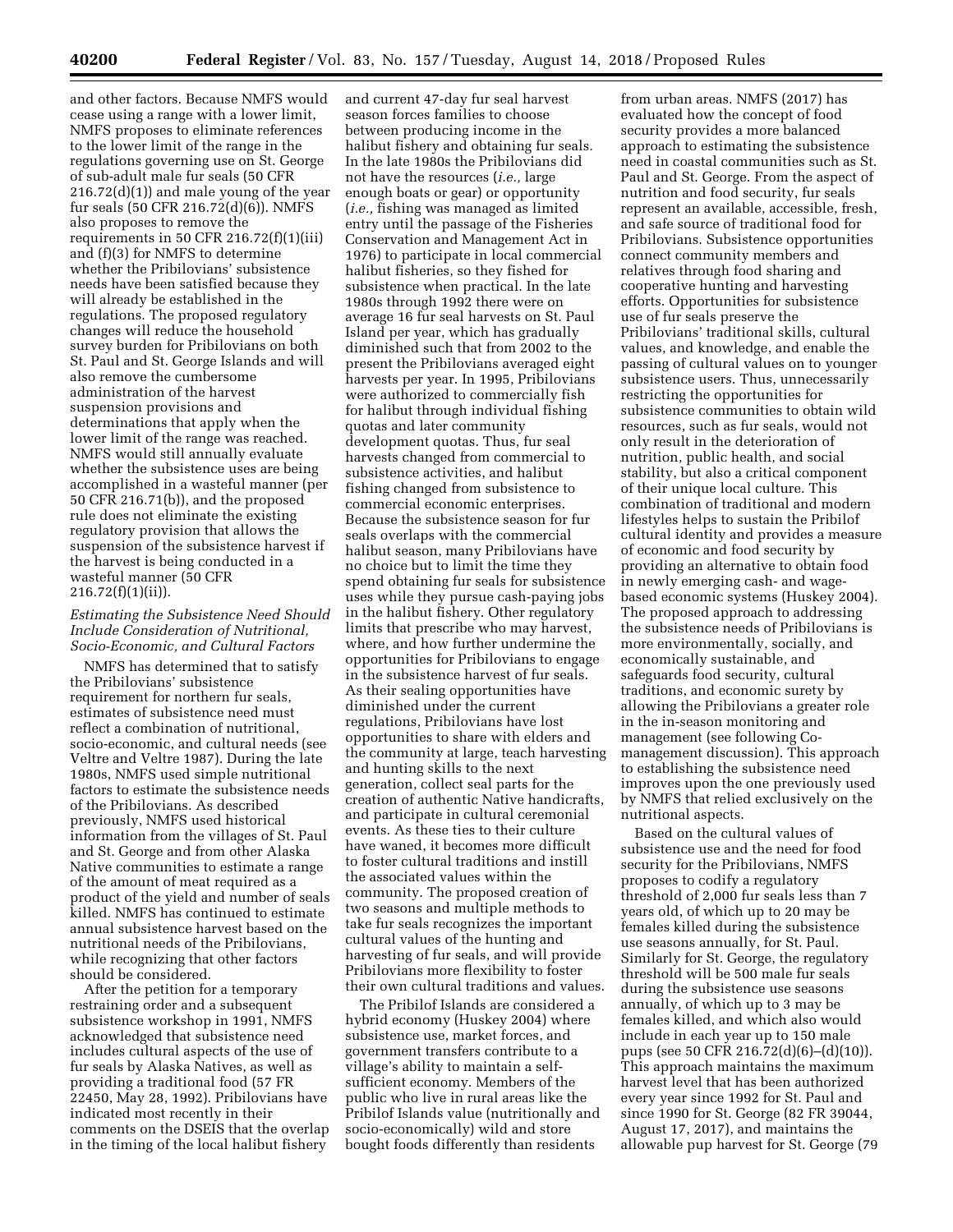FR 65327, November 4, 2014), but better reflects a holistic consideration of nutritional, socio-economic, and cultural factors of subsistence use. In addition, this approach will streamline the administration of the harvest, reduce the household survey burden on St. Paul and St. George, and provide a sustainable maximum harvest level that accounts for the prevailing socioeconomic conditions and abundance of the fur seal population on the Pribilof Islands. As addressed earlier in the BACKGROUND section, NMFS does not expect a detectable change in population trends from take associated with future subsistence use of hunting or harvesting up to the annual regulatory thresholds for each Island.

The actual number of seals killed for subsistence uses in a given year can be dependent upon the seasonal availability of fur seals and other food resources, as well as average body mass of harvested seals, environmental variability, and the availability of harvesters. If socio-economic conditions or the fur seal population status change, NMFS can evaluate whether a change in the regulatory limits of the subsistence use is warranted.

## *Simplification of Regulation of Subsistence Use Based on Consistency of the Determination of Pribilovians' Subsistence Needs for More Than Twenty-Five Years*

The Pribilovians have stated in their past public comments that their harvest was not wasteful. They have also indicated that efforts to institute intrusive sampling during early years of the subsistence harvest, perceived micro-managing of the harvest method, and inconsistent application of methods to determine the subsistence need ultimately resulted in reduced estimates of their subsistence need over time, even though biologically the harvest of males would be sustainable at levels higher than proposed in this rule (52 FR 26479, July 15, 1987; 56 FR 36739, August 1, 1991; 77 FR 41168, July 12, 2012; 75 FR 21243, April 23, 2010). To respond to concerns of perceived micromanaging and alleged inconsistent methodologies to determine subsistence need, NMFS proposes to simplify and streamline the existing regulatory approach by establishing in regulation the subsistence need for both St. Paul and St. George Island, by removing an annual harvest suspension determination that was based on whether subsistence need that year was satisfied, and by revising harvest termination provisions to be consistent with proposed changes to seasons and subsistence use limits.

Codification in regulation of the maximum level of subsistence use is based in part on the consistency of the prior determinations of subsistence needs over time, as well as on the consideration of other nutritional, socioeconomic, and cultural factors (addressed above). Under 50 CFR 216.72(b), every three years NMFS must publish in the **Federal Register** a summary of the Pribilovians' fur seal harvest for the previous three-year period and an estimate of the number of fur seals expected to satisfy the subsistence requirements of Pribilovians in the subsequent three-year period. Through that process, NMFS has set the maximum allowable harvest at 500 seals per year for St. George Island every year since 1990 and 2,000 seals per year for St. Paul Island every year since 1992. NMFS has set the annual maximum allowable use of fur seals for subsistence uses based on NMFS's consistent determination of the number of seals that would satisfy the subsistence requirements for each Island. Given the consistent determination on the upper limit of subsistence needs for the two communities and the sustainable nature of that level of harvest (NMFS 2014, NMFS 2017), codifying the allowable harvest levels in regulation would be more efficient than continuing to revisit the subsistence need every three years. If NMFS finalizes this new and more streamlined approach to the regulations and circumstances later change, NMFS can initiate rulemaking to revisit the allowable harvest levels under the authority of the FSA. Under the Comanagement Agreements, the ACSPI and NMFS will continue to cooperatively manage subsistence use on St. Paul Island, and the St. George Traditional Council and NMFS will continue to cooperatively manage subsistence use on St. George Island.

In addition, NMFS proposes to remove the provision at 50 CFR  $216.72(f)(1)(i)$ , which allows for the suspension of subsistence harvest on St. Paul Island or St. George Island if NMFS determines that the subsistence needs of the Pribilovians on that Island have been satisfied. Under this proposed rule, NMFS would set in regulation the annual subsistence needs of each Island, which will reflect and respect the many factors that influence subsistence need on each Island. Based on the proposed codification in regulation of annual subsistence need, the regulatory provisions that currently require NMFS to determine if subsistence needs are satisfied, suspend the harvest, and notify the Pribilovians of this suspension would be unnecessary and

irrelevant, and removal of this provision (50 CFR 216.72(f)(1)(i)) will further simplify and streamline the regulations.

Finally, NMFS proposes to revise the subsistence use termination provisions at 50 CFR 216.72(g) to be consistent with the new seasons for St. Paul and the subsistence use limits for each Island. Currently, 50 CFR 216.72(g)(1) terminates the harvest seasons for St. Paul and St. George Islands on August 8 and for the St. George male young of the year harvest season on November 30 and requires NMFS to determine whether the annual subsistence needs on both Islands have been satisfied. Currently, 50 CFR  $216.72(g)(2)$  requires the termination of the subsistence seasons on either Island if NMFS determines that the upper limit of the subsistence need has been reached or if NMFS determines that the subsistence needs of the Pribilovians on that Island have been satisfied.

Under this proposed rule, 50 CFR 216.72(g)(1) would be revised to apply only to St. Paul Island and: (i) For the hunting of juvenile male fur seals with firearms, would terminate the season at the end of the day on May 31 or when 2,000 fur seals have been killed during the year, whichever comes first; (ii) for the harvest of juvenile male fur seals without firearms, would terminate the season at the end of the day on December 31 or when 2,000 fur seals have been killed during the year, whichever comes first; or (iii) would terminate the subsistence use seasons when 20 female fur seals have been killed during the year.

In addition, 50 CFR 216.72(g)(2) would be revised to apply only to St. George Island and: (i) For the sub-adult male harvest, would terminate the season at the end of the day on August 8 or when 500 sub-adult male seals have been harvested during the year, whichever comes first; (ii) for the male young of the year harvest, would terminate the harvest at the end of the day on November 30 or earlier if the first of either the following occurs: 150 Male young of the year fur seals have been harvested or a total of 500 subadult male fur seals and male young of the year fur seals have been harvested during the year; or (iii) would terminate the subsistence harvest seasons when 3 female fur seals have been killed during the year.

The Assistant Administrator would no longer need to make an annual determination of whether the subsistence needs of the Pribilovians have been satisfied, because the proposed rule would establish annual limits for St. Paul Island and St. George Island, including the limit on the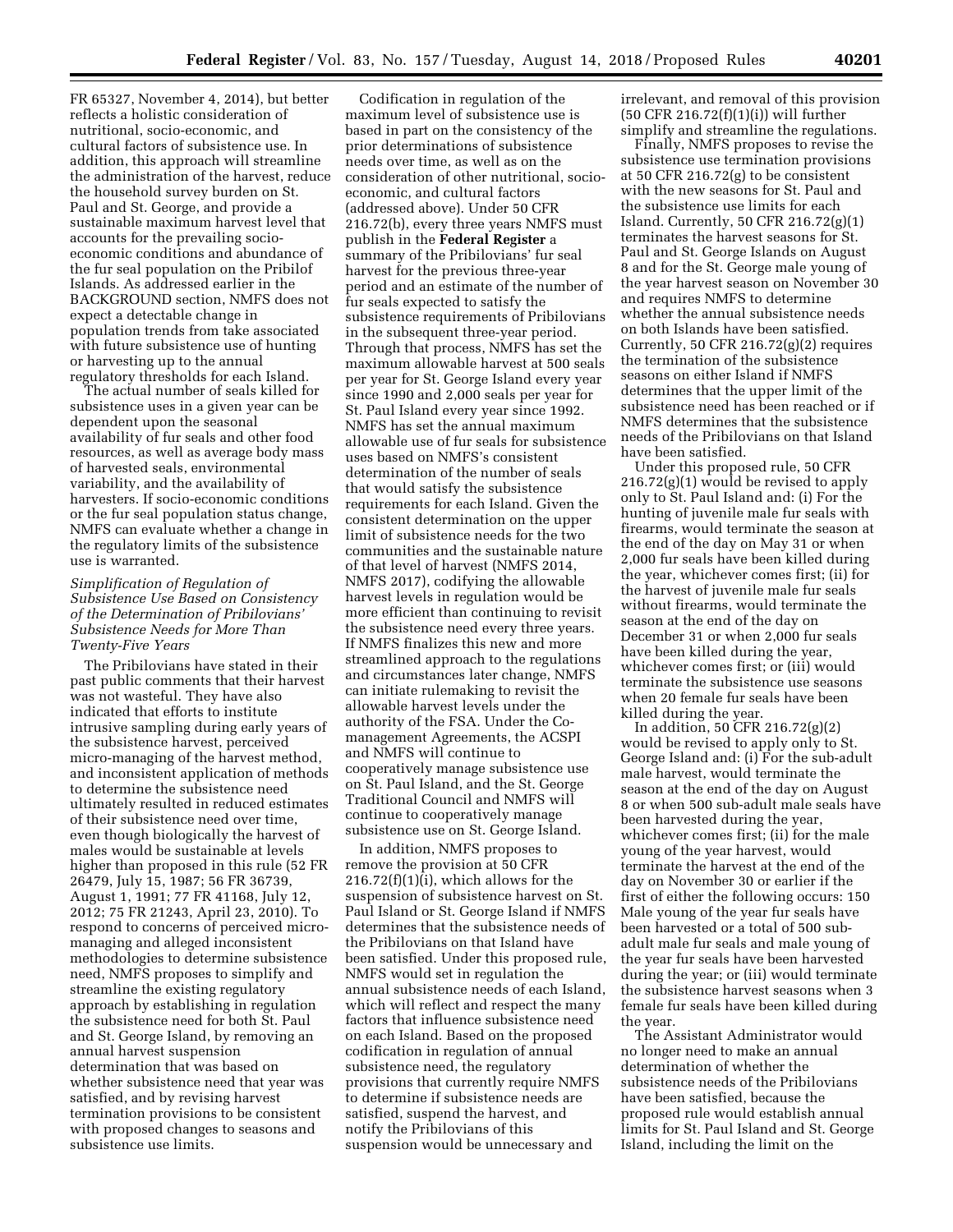number of female fur seals that may be killed during the year for St. Paul and St. George Islands, and would set two seasons for St. Paul Island, as discussed next.

### **Regulatory Changes to the Management of Subsistence Use on St. Paul Island**

NMFS established in the emergency final rule (51 FR 24828, July 9, 1986) that the original harvest season would occur from June 30 through August 8, with the opportunity to extend the harvest until September 30 if certain conditions were met. The ACSPI and Tanadgusix Corporation (the local Alaska Native Corporation created by Alaska Native Claims Settlement Act) requested a season from June 30 through September 30, in order to meet their subsistence need (51 FR 24828, July 9, 1986). NMFS removed the provisions to extend the subsistence harvest in 1992, citing the inability of Pribilovians to distinguish and avoid immature females during previous harvest extensions and authorized the season to start a week earlier on June 23 (57 FR 33900, July 31, 1992). The current subsistence regulations for St. Paul Island define a single season from June 23 through August 8 to harvest male fur seals 124.5 cm long or less (50 CFR 216.72(e)(2),  $(e)(5), (g)(1)$ .

During the 1980s and 1990s, NMFS and the Pribilovians were adjusting to the subsistence regulatory process and its implementation on both islands. NMFS and ACSPI signed the Comanagement Agreement in 2000, which provided the opportunity to adaptively manage female mortality during subsistence activities. The St. Paul Comanagement Agreement includes a female mortality threshold of five that, if reached, would result in temporary harvest suspension and a review of the circumstances of those mortalities. The St. Paul Co-management Agreement also includes a second threshold of eight female mortalities (*i.e.,* three more than the temporary suspension), that, if reached, results in termination of the harvest for the season. The Pribilovians have not reached these thresholds during any harvest season on St. Paul since signing of the Co-management Agreement in 2000.

NMFS proposes to create two seasons on St. Paul for subsistence use of fur seals differentiated by the allowable methods that may be used during each season. The first season would authorize Pribilovians to kill juvenile fur seals (defined as less than 7 years old) using firearms to hunt from land on St. Paul Island from January 1 through May 31, hereafter referred to as the proposed ''hunting season.'' The second season

would authorize the Pribilovians to kill juvenile fur seals without the use of firearms on St. Paul Island from June 23 through December 31, hereafter referred to as the proposed ''harvest season.'' It is not known whether pups would be available for subsistence uses during the hunting season, but the proposed rule would not preclude Pribilovians from taking pups during either of the two proposed seasons. The limited available evidence suggests that pups likely would not be available to hunters during the proposed hunting season.

NMFS proposes to remove the regulatory provision at 50 CFR 216.72(e)(5) that requires the taking of fur seals 124.5 cm or less in length, and NMFS instead proposes to allow take by hunting and harvesting of juvenile seals (defined as seals under 7 years old) through the regulatory changes that would provide that (1) juvenile fur seals may be killed with firearms from January 1 through May 31 annually; and (2) juvenile fur seals may be killed without the use of firearms from June 23 through December 31 annually. The proposed rule would authorize harvest during the associated season by traditional methods which involve herding and stunning followed immediately by exsanguination. The proposed rule would also authorize up to 20 female fur seals to be killed per year to account for incidental or accidental take of females. This amount of female mortality associated with the hunting and harvesting seasons is higher than allowed under the current Co-management Agreement, but at one percent of the proposed annual limit on subsistence use, it is a conservative limit that will incentivize avoiding incidental take of females and other causes of accidental mortality and will not have negative consequences at a population level (NMFS 2017).

NMFS also proposes to remove the regulatory provision at 50 CFR 216.72(e)(2) that no fur seal may be taken before June 23 and to revise the regulatory provision at 50 CFR 216.72(g)(1) that currently terminates the annual take on August 8 for subadult males on St. Paul. As explained earlier, this proposed rule would revise the suspension and termination provisions at 50 CFR 216.72(f) and (g) to be consistent with the new seasons and limits for St. Paul Island, which are discussed in detail further below. This revision would include a termination provision of subsistence hunting and harvest seasons for the remainder of the year if 20 female fur seals are killed at any point during the year.

Finally, the proposed rule would set the total number of seals authorized for

subsistence use in both the hunting and harvest seasons, including female fur seals killed during those seasons, at 2,000 juvenile fur seals per year. As explained earlier and in the DSEIS (NMFS 2017), NMFS does not expect a detectable change in population trends from killing up to 2,000 juvenile fur seals on St. Paul during the hunting and harvest seasons annually in the future to be authorized under this proposed rule.

#### *Age Class*

ACSPI petitioned NMFS to define the age class of male fur seals allowed for subsistence use as those less than seven years old (*i.e.,* juveniles), rather than those 124.5 cm or less as currently described at 50 CFR 216.72(e)(5). In addition, the proposed rule includes pups in the definition of ''juvenile'' at ACSPI's request, and would remove the current prohibition at 50 CFR 216.72(e)(4). For the reasons detailed below, NMFS proposes to allow the subsistence use of juvenile fur seals less than seven years old, which reflects an age class distinction that the Pribilovians can use in the field to reliably determine eligibility for subsistence use before taking the animals, rather than a measure of length, which can only be verified afterthe-fact. These age classes are relevant to the two proposed seasons because of the different availability of the age classes of seals being targeted for subsistence use. The oldest seals are available in limited numbers during the hunting season, and the youngest seals (pups) are available during the latter portion of the harvest season. The limited available evidence suggests that pups do not linger offshore near the Pribilofs after weaning, as they start their migration in approximately December (Lea *et al.,* 2009), and thus likely would not be available to hunters during the start of the proposed hunting season (January 1). In addition, because a significant portion of breeding females do not return to the Pribilofs to pup until July, most, if not all, pups born in that year will not be born until after the end of the proposed hunting season (May 31).

#### *Subsistence Use of Pups*

NMFS reexamined the record behind the existing prohibition on the taking of pups for subsistence purposes. During the original rulemaking to authorize the subsistence harvest, we incorrectly stated, without explanation, that a harvest of pups could have a disastrous effect on the already declining fur seal population (50 FR 27915, July 8, 1985; 51 FR 24829, July 9, 1986). NMFS has subsequently explained, in the context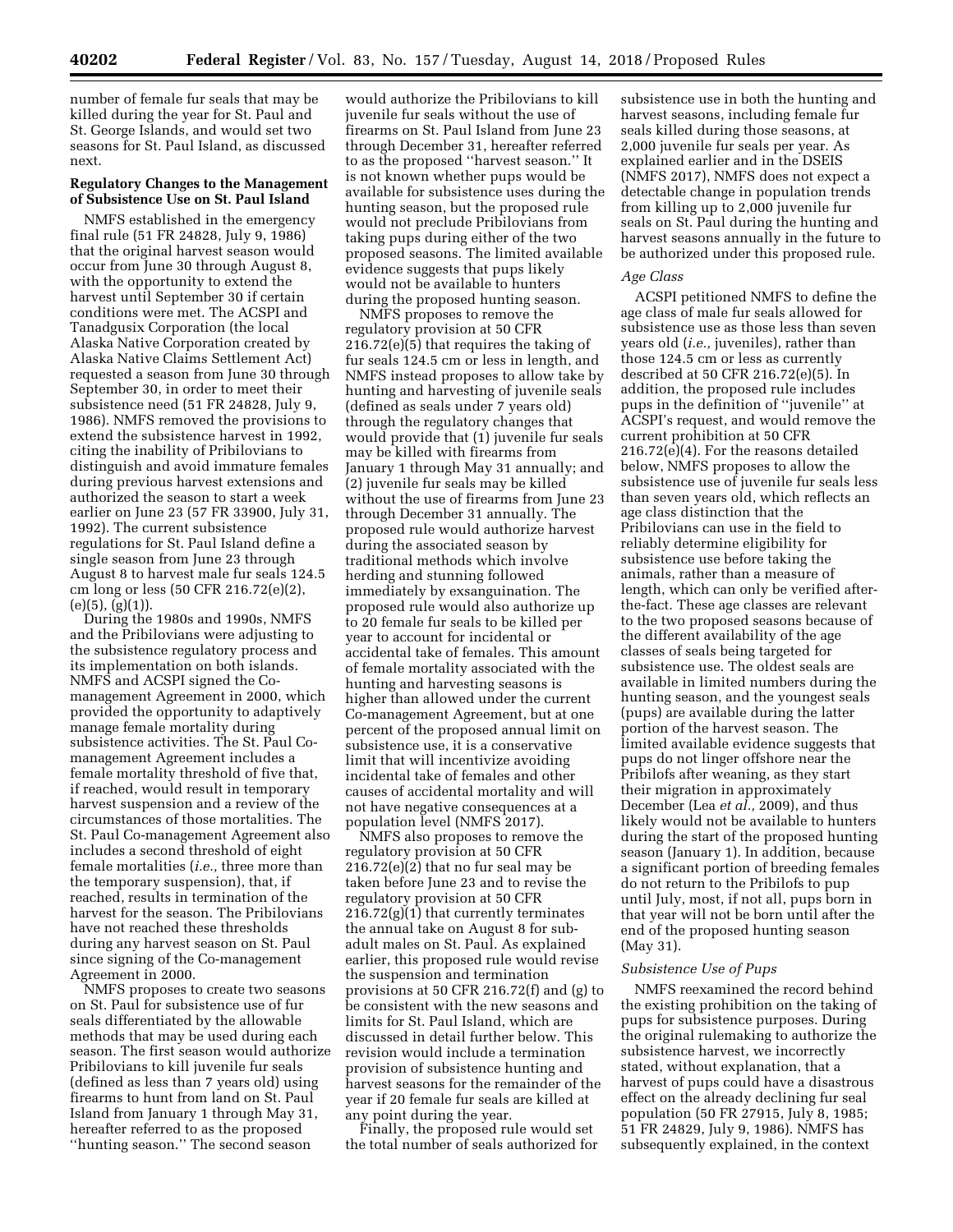of the rulemaking to authorize the harvest of pups on St. George Island, that a regulated harvest of male pups would not have a negative effect on the population (79 FR 43007, August 6, 2014; 79 FR 65327, November 4, 2014). The simple explanation for why harvesting pups is not a biological concern for the fur seal population is that pups have a high natural mortality rate, and thus removing a given number of pups from the population has less of a negative effect than taking the same number of older fur seals. NMFS (2014, 2017) analyzed numerous lines of harvest evidence including the harvest of northern fur seal pups from their Russian breeding islands (Kuzin 2010, Ream and Burkanov pers. comm.), survival models (Towell 2007, Fowler *et al.,* 2009), and a model of the proposed St. Paul harvest levels and associated population effects (Towell and Williams, unpublished data) and concluded that the population level effects of the subsistence harvest of 2,000 6 year old males (*i.e.,* the oldest age in the ''juvenile'' category) would be higher than the harvest of 2,000 male pups, but neither would have significant negative population consequences (NMFS 2017).

Under the proposed rule, the highest permissible yearly pup harvest on St. Paul (2,000 fur seals) is 2.4 percent of the 2016 pup production estimate (80,614), but a more likely harvest level is about half of that and either level represents an insignificant proportion of the pup production. A more extreme example of the sustainability of a pup harvest comes from the average annual Russian commercial harvest of about 4,300 pups from 1987–2006. This level of harvest represents about 11 percent of annual pup production on Bering Island each year during this 20-year period (Ream and Burkanov pers. comm.). The Bering Island harvest of pups included only males from 1987–1992, and averaged over 6,000 annually during that time period (14.6 percent of annual pup production). Ten years after the initiation of the male pup harvest on Bering Island, the trend in pup production was not statistically different from zero (Ream and Burkanov pers. comm.). These results support NMFS's determination that a male pup harvest of up to 2,000 pups, or currently approximately 2.4 percent of annual production, would not have any detectable direct or indirect population level effects.

## *Subsistence Use of Juveniles*

In the emergency final rule (51 FR 24828, 24836, 24840; July 9, 1986), NMFS promulgated the restriction at 50

CFR 216.72(e)(5) that ''[o]nly sub-adult male fur seals 124.5 cm or less in length may be taken'' with the intent of having the subsistence harvest replicate the commercial harvest and associated research as closely as practical to allow for continued research comparisons among sites with different harvest levels. NMFS discussed this in the emergency interim rule: It should be stressed that this rule authorizes only the subsistence taking of fur seals even though the methods and schedule employed are derived from the commercial harvest (50 FR 27914, 27918; July 8, 1985). In the emergency final rule, NMFS noted that the result is to confine the harvest to primarily 2, 3, and 4-year-old males (51 FR 24828, 24836; July 9, 1986). Maintaining comparability to the size of commercially-harvested seals (124.5 cm or less in length) has proven not to be an issue because Pribilovians prefer and choose smaller seals for subsistence needs.

Zimmerman and Lechter (1986) and Zimmerman and Melovidov (1987) weighed approximately 950 seals from the 1985 and 1986 subsistence harvests to estimate percentage use, but made no reference to obtaining lengths from the same sample of harvested seals to confirm seals were less than 124.5 cm or whether the harvest selected seals according to their relative abundance in the population. Zimmerman and Lechter (1986) noted that about 80 percent of the seals harvested in 1985 were three-year-old males. Zimmerman and Melovidov (1987) reported that 54 percent of the seals harvested in 1986 were three-year-old males, and noted that this likely represented an Aleut preference for younger seals for food. Hanson *et al.* (1994) and Caruso and Baker (1996) showed the Aleut preference for younger seals is likely closer to a two-year-old sized seal. NMFS has analyzed the age data of harvested male seals on St. Paul, and the data indicate about 42 percent of the subsistence harvested seals in recent years are two-year-old males versus 13 percent during the last 10 years of the commercial harvest (MML unpublished). Since the emergency final rule in 1986, the Aleuts have never indicated an interest in the subsistence harvest of larger older male seals. Accordingly, authorizing the subsistence use for both hunting and harvesting of juvenile seals (less than seven years old, including pups), rather than dictating a length limit, better accommodates and respects the traditional and cultural preferences of the Aleuts; moreover, the Aleuts'

preference to target two to three year old seals in past subsistence harvests indicates that it is not likely that older seals will be targeted in future harvests.

In addition, harvesters use length in combination with coloration, behavior, and head shape to simultaneously make a harvest choice. A length restriction would not be useful for managing the proposed subsistence hunting season from January 1 through May 31. NMFS and ACSPI do not have a clear understanding of the sizes (or ages) of seals available at this time of year, and it is unrealistic to expect hunters to estimate the length of a mostlysubmerged seal before pulling the trigger of a firearm. This is also true for the harvest season since a precise measurement of a moving seal on land among ten or more seals of similar size cannot be taken until after the seal is dead. At age seven most male fur seals show secondary sexual characteristics such as growth of a mane and broadening of the sagittal crest, neck, and shoulders (Scheffer 1962) that provide a reliable means for subsistence users to distinguish adult males from juveniles during both the hunting season and the harvest season. Thus, rather than being regulated by a precise length limitation that can only be confirmed after the fact, Pribilovians will be able to take seals under seven years old based on broad age distinctions that can be used in the field to reliably determine eligibility for subsistence use during either the hunting or harvesting season before taking the animals.

Accordingly, the proposed rule would remove the provision at 50 CFR 216.72(e)(5) that only subadult male fur seals 124.5 cm or less in length may be taken. Instead, the proposed rule would authorize the subsistence use to include both hunting and harvesting of juvenile seals (those less than seven years old), including pups. The subsistence harvest regulations for St. George Island (50 CFR 216.72(d)) will retain the 124.5 cm length restriction and will continue to use the term sub-adult male to refer to animals less than that size. St. George harvesters take younger seals on average than St. Paul, and this length restriction has had no impact on their subsistence use. If petitioned to do so or if warranted, NMFS may propose changing those provisions for St. George via subsequent rulemaking.

#### *Hunting Season*

The proposed rule would authorize Pribilovians on St. Paul to kill juvenile northern fur seals from January 1 through May 31 by using firearms only, although alternative hunting methods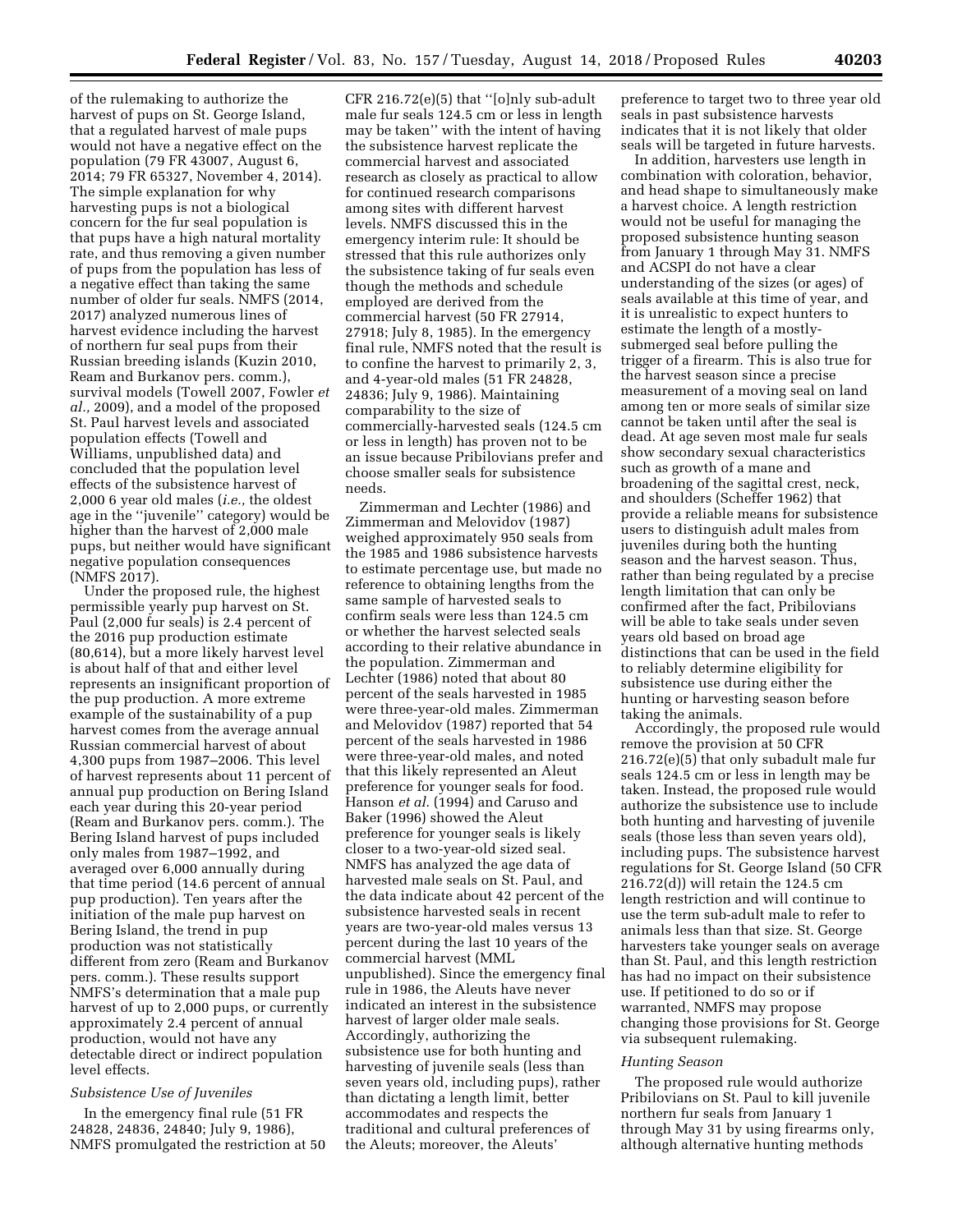consistent with the FSA and 50 CFR 216.71 could be developed by NMFS and ACSPI through the Co-management Council. Northern fur seals are not observed on land for most (January 1 through May 1) of the proposed hunting season (Bigg 1990, NMFS 2017), so ACSPI petitioned NMFS to allow Pribilovians to hunt from land on St. Paul Island for animals in or adjacent to the water using firearms. NMFS proposes to define firearm in the same manner as NMFS has previously defined the term. In a regulatory prohibition on discharge of firearms at or within 100 yards of a Steller sea lion west of 144° W longitude (see 50 CFR 224.103(d)(1)(i)), NMFS has defined a firearm as any weapon, such as a pistol or rifle, capable of firing a missile using an explosive charge as a propellant. NMFS proposes to adopt the same definition in 50 CFR 216.72(e)(1) for the St. Paul hunting season. Pribilovians currently hunt with firearms to take Steller sea lions for subsistence uses during this time of year. During scoping and public comments on the DSEIS, Pribilovians indicated that they historically hunted fur seals at this time of year and this would not only allow them to restore traditional cultural practices but also allow them to secure fresh fur seal meat from January to May, thereby promoting greater food security year-round on St. Paul Island since other sources of fresh meat (including sea lions) are limited during those months.

NMFS has not considered the use of firearms to take northern fur seals for subsistence uses from January through May in previous rulemakings. A primary rationale for why the proposed take of fur seals using firearms would be a sound practice for subsistence use is that fur seal behavior and ecology are substantially different in the winter and spring versus the summer and autumn. Fur seals spend most of their lives at sea and are not reliably available on the Pribilof Islands in the winter and spring, indicating that the hunt is not likely to take breeding fur seals, is not likely to take a significant number of fur seals, and is not likely to incidentally harass non-harvested seals (NMFS 2017), as discussed next.

Adult male northern fur seals land on the Pribilof Islands to breed beginning in early May (Bigg 1986, Gentry 1998). Pribilovians have observed small numbers (fewer than 20 per month in any year) of juvenile and adult male northern fur seals swimming in the nearshore waters on the Pribilof Islands during the winter and spring, and these observations are substantiated by satellite telemetry data (NMFS 2017). A

few fur seals are observed on land in the winter, but unlike their behavior in the summer they are typically found very close to the water's edge and cannot be approached closely (NMFS 2017). Progressively younger males arrive and land on the Pribilof Islands from May through December, though there are no data to determine the ages of seals arriving in May (Bigg 1986). The satellite telemetry data also indicate that female fur seals are not observed within 100 nautical miles of the Pribilof Islands from January through May, indicating the probability of accidentally taking female fur seals during the hunting season would be very low (NMFS 2017). Because there is a small likelihood that breeding fur seals are present on or near St. Paul and would be taken during the hunting season, the hunt of fur seals from January 1 to May 31 is not expected to impact the breeding population of northern fur seals or population trends over time.

NMFS (2017) analyzed the potential subsistence mortality of six-year old males during the hunting season. The best available data to estimate the probable mortality rate for fur seals comes from the hunting effort (*i.e.,*  available weather days to hunt) and success rates (*i.e.,* struck and lost at sea) for Steller sea lions. NMFS (2017) combined these two sources of information from sea lion hunting to estimate that about 20 to 40 fur seals may be killed during the subsistence hunting season. This represents a practical estimate, without any direct data about fur seal hunting or fur seal availability at this time of the year. We assumed that the number of hunting days and hunter success was most influenced by weather, and that the species (sea lion versus fur seal) would have less influence. We do not know the probability of hunters encountering four-, five-, or six-year-old seals while hunting, but would predict based on the preferences identified during the earlier subsistence harvests (Zimmerman and Melovidov, 1987; Hansen *et al.,* 1992) that hunters would choose the smallest (*i.e.,* youngest) of those juveniles available while they are hunting. Bigg (1986) described the timing of arrival of different aged male fur seals on St. Paul based on the kill data from the commercial harvest that generally started on July 1. Thus, Bigg's (1986) analysis is informative, but there are no data from observations of known-aged individuals from January through May.

While the most likely outcome of the hunting season will be mortality of a mixed number of four-, five-, and sixyear old males, NMFS (2017) and Towell and Williams (unpublished)

took a conservative approach and modeled the mortality of 2,000 six-year old males for 25 years. This modeling approach is conservative in evaluating the population consequences for several reasons. The longer an individual survives the more likely it will survive to reproduce and contribute to the population. And because survival increases as animals approach sexual maturity, the use of the oldest available seals (six-year-olds) would be removing the seals more likely to successfully contribute to reproduction once sexually mature. A six-year old seal has a higher probability of surviving to the next year than a younger seal. For example, if killing 2,000 four-year-olds, 15–20 percent of them (400) would have died naturally. Modeling for the mortality of six-year-old seals that had survived to near-sexual maturity represents the maximum effect to reproduction and the population. Any hunting mortality of younger seals (fouror five-year-olds), which is likely, would reduce the effect relative to the possible (but unlikely) hunting mortality of exclusively six-year-olds. NMFS (2017) model results indicated a one to two percent reduction in the estimated number of adult males counted in July in the population due to a possible kill of 2,000 six-year-old males compared to a kill of 2,000 males less than 124.5 cm (*i.e.,* males two to four years old). This low percent reduction (one to two percent) is not likely to impact the northern fur seal population overall.

The incidental harassment of nontargeted northern fur seals during the hunting season is not likely to affect many seals. NMFS (2017) reported that due to their general solitary nature and rare occurrence on the Pribilof Islands during the majority of the hunting season, the level of incidental harassment of fur seals on or near St. Paul Island due to the use of firearms to hunt seals on St. Paul Island would be very low. NMFS (2017) reported that the average number of seals observed on St. Paul for the months of January through May was 19, 3, 1, 19, and 42 fur seals each month, respectively. Supporting the on-land observations, NMFS (2017) also estimated that fur seals spend significantly more time in the North Pacific Ocean than in the Bering Sea during the months of January, February, March and April, and May. Thus, on any particular day when a hunter would be hunting, there would be few if any seals on land (likely less than 42), and possibly a slightly higher number in the water. This alleviates concerns about the possibility of noise from firearms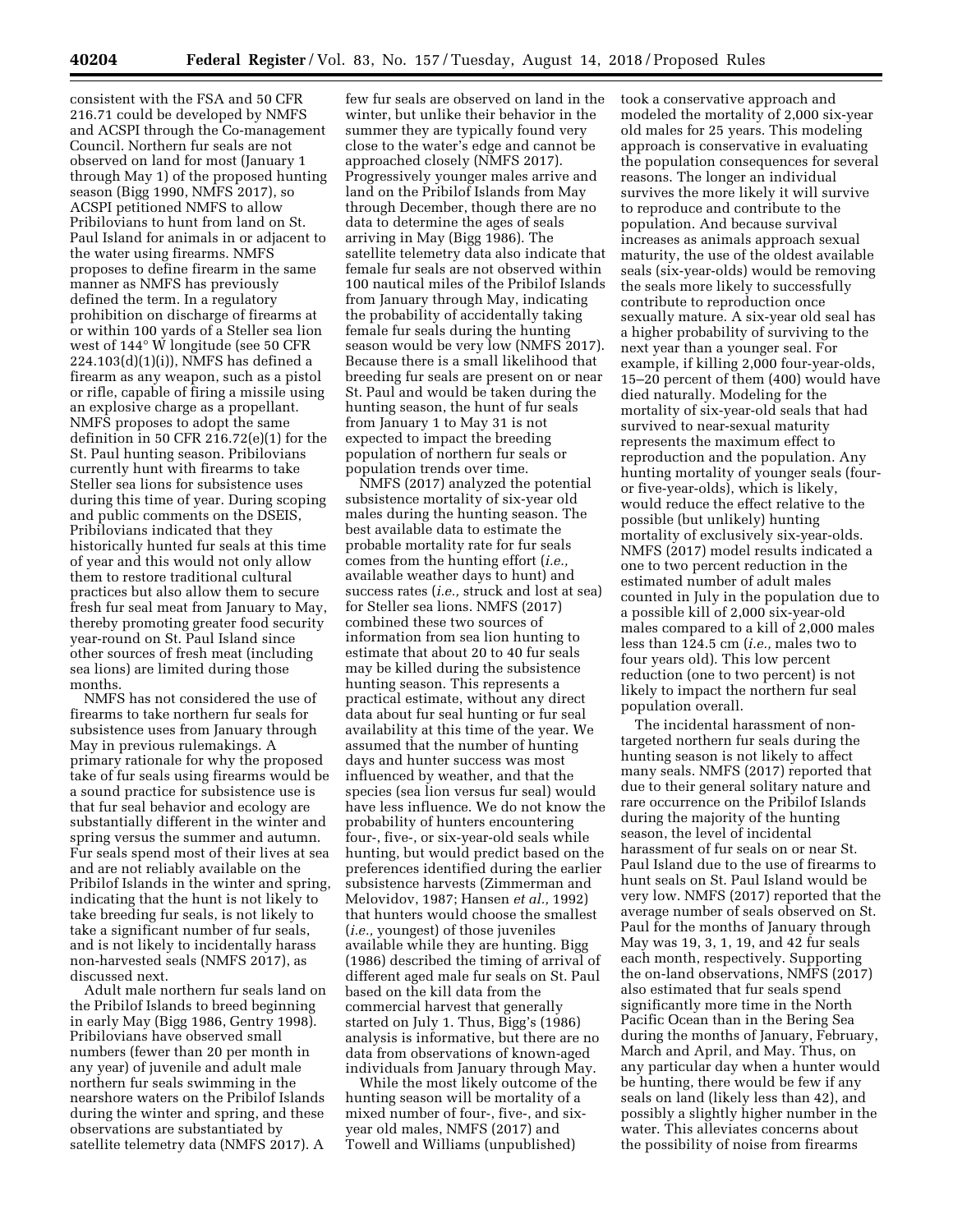disturbing or harassing a significant number of seals or causing seals onshore to stampede offshore. The breeding season starts in late June and, as discussed earlier, female seals are not present and breeding males are not usually present on St. Paul Island between January and May. Therefore, limiting the use of firearms to January 1 through May 31 alleviates concerns about the possibility of harassing breeding fur seals on land. Also, limiting the use of firearms to January 1 through May 31 alleviates concerns about the safety of fur seal researchers and tourists since few, if any, researchers or visitors would be present during that timeframe.

Public comments received on the DSEIS expressed concern that the use of firearms to kill fur seals for subsistence is a wasteful manner of taking, as this method increases the likelihood of struck and lost seals. NMFS has evaluated the taking of fur seals with firearms, and there is no viable alternative method to obtain fur seals at the time of year proposed. The traditional harvest method (see next section) is not practical in the winter and spring because the few fur seals that are present on land from January through May are not found in the inland areas typically occupied during the summer and autumn. If the proposed rule is finalized, NMFS will work with ACSPI and hunters both independently and within the co-management framework to monitor and characterize number of fur seals struck and lost and, if necessary, identify measures to reduce the number of seals lost. These estimated numbers and rates of struck and lost fur seals will be compared to those obtained for Steller sea lions and other marine mammals to determine whether the take may be considered wasteful (*i.e.,* not likely to assure the killing and retrieval of the fur seal (51 FR 24828, 24834; July 9, 1986)), and whether the Co-management Council should consider modifying hunting practices to address waste. In addition, NMFS and ACSPI through the Comanagement Council could develop alternative hunting methods. Any alternative methods would need to be non-wasteful and otherwise consistent with Section 105(a) of the FSA and 50 CFR 216.71, and would need to result in substantially similar effects (including, but not limited to, levels of harassment of non-hunted seals). Because alternative methods for hunting seals may have different effects than the methods analyzed by NMFS, NMFS would consider whether any such differences warrant additional

rulemaking and NEPA analysis before being implemented.

#### *Harvest Season*

The proposed rule would authorize Pribilovians on St. Paul to kill juvenile northern fur seals from June 23 through December 31 by harvesting. The proposed rule specifies that subsistence harvest would be without the use of firearms and may be by traditional harvest methods of herding and stunning followed immediately by exsanguination, although alternative harvest methods consistent with the FSA and 50 CFR 216.71 could be developed by NMFS and ACPSI through the Co-management Council. The proposed harvest season is significantly longer than the currently authorized season from June 23 through August 8. When viewed in conjunction with the proposed hunting season from January 1 through May 31 and the proposed limit of 2,000 fur seals for subsistence use, the net effect is to allow the hunting and harvest of the same maximum number of fur seals annually as has been authorized under existing regulations, but spread over a longer period of time. This would allow subsistence users to obtain fresh fur seal meat during more of the year, increasing food security for ACSPI. ACSPI also has indicated they prefer the flexibility of one harvest season defined in the regulations rather than multiple regulated harvest seasons for different ages of available seals as NMFS promulgated for St. George in 2014 (79 FR 65327, November 4, 2014). This proposed rule provides for that flexibility by setting one harvest season from June 23 to December 31 for any male fur seals less than 7 years old (*i.e.,*  juvenile).

NMFS distinguishes the harvest as a coordinated and organized effort during the harvest season of multiple subsistence users to provide many seals to meet the subsistence needs of many community members at one time, rather than individual hunters obtaining one seal at a time during the hunting season for use by a small number of individuals. Unlike the hunting season, the proposed rule would not authorize the use of firearms during the harvest season. Instead, the harvest season will continue to use methods consistent with those described as ''traditional harvesting techniques'' (see 51 FR 24828, July 9, 1986). Thus, the harvest of juvenile fur seals will continue to be by traditional harvest methods of herding and stunning followed immediately by exsanguination.

In addition, NMFS and ACSPI through the Co-management Council could develop alternative harvesting

methods. Any alternative methods would need to be non-wasteful and otherwise consistent with Section 105(a) of the FSA and 50 CFR 216.71, and would need to result in substantially similar effects (including, but not limited to, levels of harassment of nonharvested seals). Because alternative methods for harvesting seals may have different effects from the methods analyzed by NMFS, NMFS would consider whether any such differences warrant additional rulemaking and NEPA analysis before being implemented. This approach would allow for the development of alternative harvest methods through the Comanagement Council, rather than NMFS attempting to dictate all aspects of harvest methods in regulation. This approach facilitates cooperative management of an important subsistence resource for Pribilovians and ensures Pribilovians who harvest seals will have a role in developing harvest methods that are consistent with the allowable take of fur seals at 50 CFR 216.71.

In addition, the proposed approach recognizes the significant role the commercial harvest and Federal management has played in shaping subsistence use of northern fur seals on the Pribilof Islands and in defining a particular harvest method as ''traditional.'' The ''traditional harvesting techniques'' described in the 1986 rule were based on the commercial method of visiting a particular nonbreeding fur seal resting area, preventing those seals present on land from escaping into the water, and slowly moving those seals into a group from the resting area to an area inland. The inland area was called the killing field and all seals within the harvestable size limits were killed (Bigg 1986). This was possible because it was estimated that about 80 percent of non-breeding males are not on shore on any particular harvest day (Gentry 1981), and thus escaped the commercial harvest. It was estimated that on average the commercial harvest killed about 41 percent of the three-year old males and 53 percent of the four-year old males available in the population (Marine Mammal Biological Lab 1972). NMFS maintained this level of commercial harvests of sub-adult males for over 30 consecutive years until the herd reduction program was instituted (NMFS 2007, 2014, 2017). This aspect of the ''traditional harvesting technique'' is known as a round-up and drive, and has been modified for subsistence uses by allowing both excess seals for the daily subsistence need or unwanted seals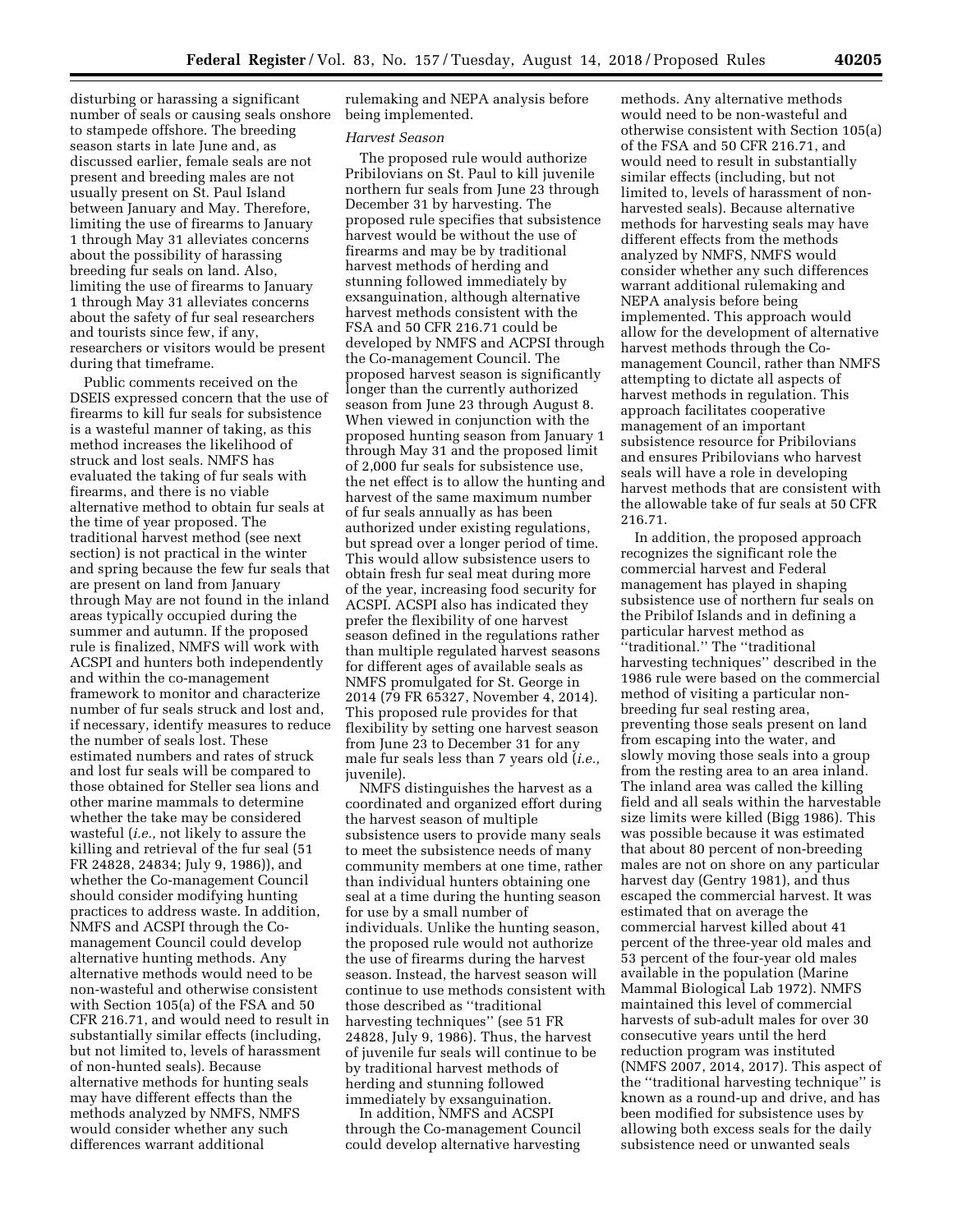(*e.g.,* large males or females) to escape prior to them being driven to the killing field. The accepted method of taking on the killing field has included seals being stunned unconscious by a blow to the head with a club and exsanguinated by severing the aorta (51 FR 24828, July 9, 1986). An independent panel of veterinarians reviewed this method of killing and determined it to be painless and humane (51 FR 24828, July 9, 1986).

The harvest season would continue the established subsistence method as has occurred in the past on St. Paul Island and would also authorize harvesting pups using the same technique, though adapted to pup behavior. This approach would enable ACSPI to resume a traditional cultural practice (the subsistence use of fur seal pups) that is prohibited by existing regulations (for more background on the traditional harvest of pups, see the preamble to the St. George proposed rule at 79 FR 43007, 43010–11; July 24, 2014). As explained earlier, NMFS (2014, 2017) has shown that a harvest of pups has a lower biological effect on the population than a similar harvest of subadult or juvenile males because at least 50 percent of pups do not survive their first two years at sea after weaning (Lander 1981). NMFS (2017) modeled the mortality of 2,000 male pups, 2,000 two- to four-year-old males, and 2,000 six-year-old males annually for 25 years and estimated a possible reduction in the number of adult males in the twenty-fifth year of about four, six, and eight percent, respectively when compared to a population with no harvest mortality.

ACSPI has indicated an interest in harvesting male pups during the latter half of the proposed harvest season. ACSPI did not identify specific regulatory dates or other regulatory restrictions to harvest pups, but instead wanted to retain the flexibility of allowing subsistence users to determine the best times, locations, and modifications to the methods to harvest pups. The proposed rule does not limit the opportunities to harvest male pups during the harvest season. Adult male fur seals' territorial behavior in July and August limits safe access by humans into areas occupied by pups. Adult males typically prevent entry of people or other seals into breeding areas until late August, when most females are no longer coming into estrous (Gentry 1998). Subsistence users can handle pups safely up until weaning in order to distinguish male from female seals prior to harvest, but this and other restrictions will be managed and monitored within the co-management process, not by regulations.

NMFS has worked with the Traditional Council of St. George Island since 2014 to implement the regulations authorizing the harvest of pups on St. George Island (79 FR 65327, November 4, 2014). NMFS has independently monitored all pup harvests from 2014 through 2017. No female pups have been accidentally harvested by the Pribilovians on St. George Island during this timeframe. If the proposed rule is finalized, NMFS expects similar cooperation with ACSPI and a similarly low level of accidental female pup mortality on St. Paul Island.

### *Authorized Mortality of Females During the Hunting and Harvest Seasons*

The 1986 emergency final rule included two harvest termination provisions regarding the taking of females during the subsistence harvest of male fur seals (51 FR 24828, July 9, 1986). The first provision established a termination threshold of one-half of one percent of the total number of seals harvested per island. Therefore, the harvest termination thresholds in 1986 based on the harvest range of 2,400 to 8,000 males would have been 12 to 40 females. The second provision established a termination threshold when the number of females harvested during any consecutive seven-day period after August 8 exceeds five. Both of these provisions were removed in 1992 when NMFS removed the option to extend the harvest after August 8 (57 FR 33900, July 31, 1992). The probability of encountering immature female fur seals on the hauling grounds increases after August 1 (57 FR 33900, July 31, 1992). Non-breeding female fur seals arrive on the hauling grounds later than similarly-aged males (Bigg 1986).

NMFS and ACSPI are still concerned about the killing of females during the subsistence use seasons on St. Paul Island and the ability of subsistence users to distinguish young females from young males. However, rather than preclude subsistence opportunities in an attempt to prevent any female mortality, NMFS is proposing a safe threshold for female mortality associated with the subsistence hunting and harvest seasons and a female mortality termination provision similar to the previous termination provision (51 FR 24828, July 9, 1986) to minimize population consequences. Since the duration of the combined proposed hunting and harvest seasons would be longer than the current subsistence harvest season, NMFS is proposing to authorize for subsistence use the incidental mortality of up to 20 female fur seals each year (*i.e.,* one percent of the allowable mortality). NMFS also

proposes to include a provision to terminate the subsistence use on St. Paul for the rest of the year if 20 female fur seals are killed at any point during a calendar year. Although it is more likely female fur seals would be encountered and killed during the harvest season, the subsistence limit and termination provision apply once 20 female fur seals are killed at any point during a calendar year.

The authorized level of female mortality (20) is higher than allowed under the current Co-management Agreement (8). NMFS and ACSPI will revise the Co-management Agreement so that it is consistent with the proposed regulation if it is finalized. The annual limit on female mortality will incentivize avoiding incidental take of females and other causes of accidental mortality and will not have negative consequences at a population level. NMFS modeled the potential population impact of the different female mortality thresholds of all the alternatives in the DSEIS (NMFS 2017, Towell and Williams unpublished report). NMFS modeled the mortality of 20 female pups and 20 juvenile females (less than six years old) and reported that effects included both lost adult females and changes in reproduction. For the mortality of 20 female pups per year over 25 years, that effect was estimated as a 0.04 percent loss in adult females and 0.04 percent reduction in reproduction using two different historical estimates of female survival (Towell and Williams unpublished report). For the mortality of 20 juvenile females per year over 25 years, that effect was estimated to range from a 0.07 to 0.12 percent loss in adult females and a 0.12 to 0.39 percent reduction in reproduction using two different historical estimates of female survival (Towell and Williams unpublished report). The use of two different estimates of female survival was not expected to show any difference when considering the mortality of female pups, but was expected to provide the range observed for the mortality of up to 20 juvenile females. This low percent reduction in adult females and in reproduction is not likely to impact the northern fur seal population overall.

The Co-management Council may establish interim thresholds of female mortality below the regulatory limit of 20 in order to adjust subsistence use practices. The intent is for the revised Co-management Agreement to incentivize avoiding incidental take and mortality of females, and other sources of accidental mortality. Thus the nonregulatory measures within the management plans developed in the Co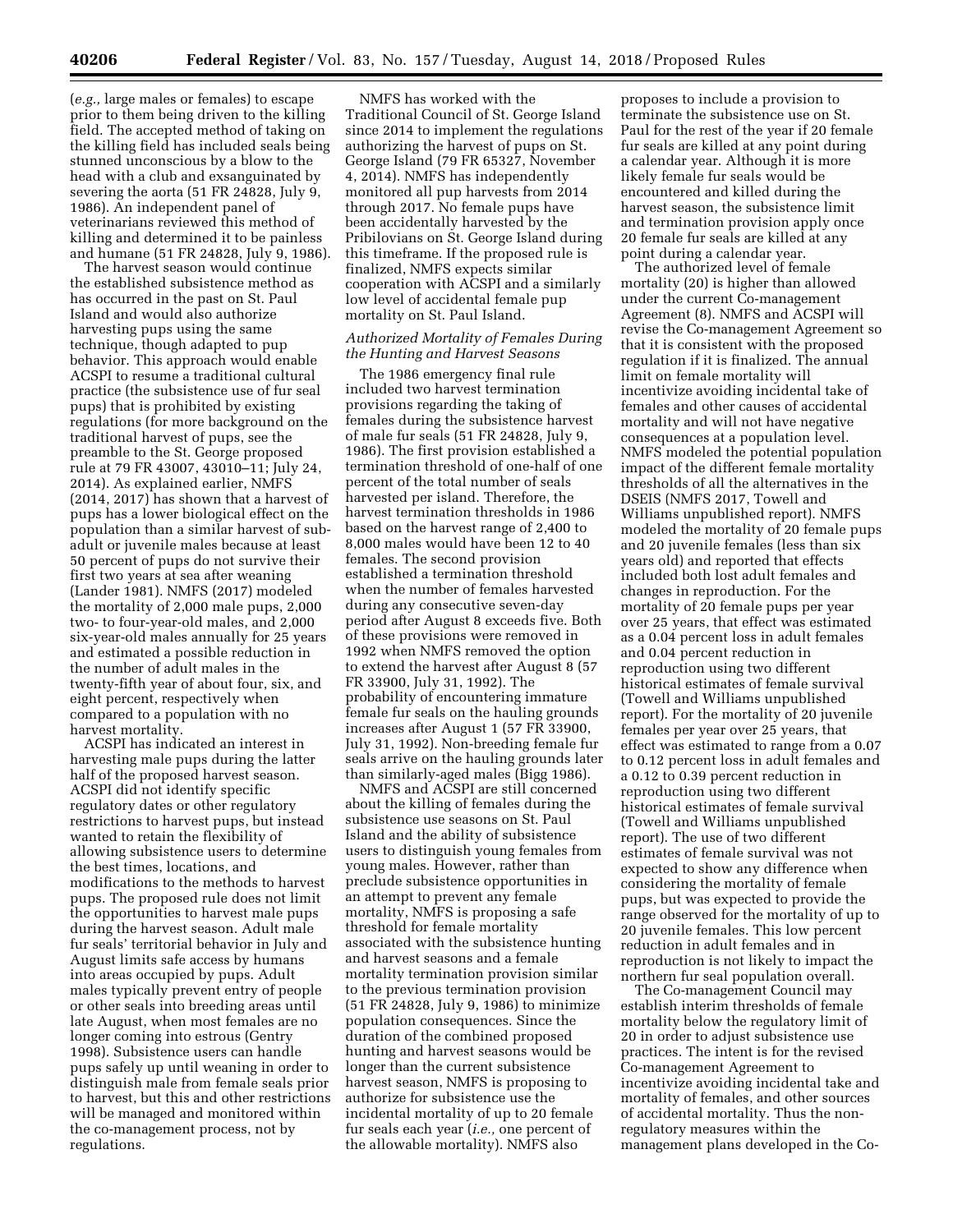management process would further reduce the likelihood of reaching the limit of 20 female mortalities.

## **Implementation of a Revised Co-Management Agreement and Subsistence Management Plan for St. Paul Island**

NMFS evaluated ACSPI's petition for rulemaking along with other alternatives in a DSEIS (82 FR 22797, January 13, 2017) and determined that the ''taking'' of fur seals, including incidental taking of females, must be authorized by regulation (16 U.S.C. 1152, 1155(a)). As noted previously, the proposed rule adds a regulatory provision to the petitioned alternative to authorize the incidental or accidental mortality of up to 20 female fur seals each year. ACSPI petitioned NMFS to include a regulatory provision under the FSA that would allow ACSPI to co-manage subsistence use of northern fur seals under a comanagement agreement. The proposed rule does not include this petitioned regulatory provision because comanagement of subsistence use is authorized under Section 119 of the MMPA (16 U.S.C. 1388) and so no implementing regulations under the FSA are necessary to allow for comanagement between NMFS and ACSPI. ACSPI will be able to continue co-management with NMFS under the MMPA.

If the proposed rule is finalized, NMFS and ACSPI would revise the Comanagement Agreement to reflect the new regulatory framework governing the subsistence take of fur seals on St. Paul Island. NMFS and ACSPI would also finalize an in-season monitoring and management plan, which would specify details of hunting and harvest management that the Co-management Council would implement via consensus within the parameters of the regulations. For example, the in-season monitoring and management plan could include non-regulatory provisions that limit the hunting and harvest of fur seals to particular sites, or suspend the hunting and harvest seasons temporarily if a certain number of females (below the regulatory limit of 20) are killed. This approach would strengthen comanagement consistent with Section 119 of the MMPA (16 U.S.C. 1388), insofar as ACSPI would be an equal partner with NMFS in determining the details of how the subsistence use seasons are managed under the regulations. ACSPI would monitor the juvenile male hunting and harvest seasons with occasional independent monitoring by NMFS representatives. NMFS and ACPSI would monitor the pup harvest and hunting season

consistent with the intent of the revised Co-management Agreement, while ensuring compliance with regulatory requirements and any restrictions or limitations identified in the in-season monitoring and management plan.

## *Additional Regulatory Changes for St. Paul and St. George Islands*

NMFS proposes to remove 50 CFR 216.74(b), which states that Pribilovians who engage in the harvest of seals are required to cooperate with scientists who may need assistance in recording tag or other data and collecting tissue or other fur seal samples for research purposes and that Pribilovians who take fur seals for subsistence uses must cooperate with NMFS representatives on the Pribilof Islands who are responsible for compiling harvest information. These requirements reflected NMFS's relationship with St. Paul subsistence users in the 1980s, but the relationship has evolved through comanagement to be collaborative and cooperative, rather than hierarchical, and thus the regulatory mandates in 50 CFR 216.74(b) are unnecessary. Instead, NMFS proposes to remove the heading ''St. George Island'' from current section 216.74(a), which describes the comanagement process and the respective roles of NMFS and the tribes, to clarify that 50 CFR 216.74(a) applies to both St. George and St. Paul. Thus, section 216.74 would no longer have subsections.

## *Additional Regulatory Changes Related to St. Paul Subsistence Co-Management Agreement*

NMFS proposes to replace the regulatory restriction at 50 CFR 216.72(e), which states that seals on St. Paul Island may only be harvested from the Zapadni, English Bay, Northeast Point, Polovina, Lukanin, Kitovi, and Reef haulout areas and that no haulout area may be harvested more than once per week. When NMFS promulgated this regulation, NMFS did not indicate why haulout areas on St. Paul Island required additional protection regarding the frequency of harvest (once per week) when compared to those areas on St. George that could be harvested twice per week (51 FR 24828, July 9, 1986). It appears NMFS was simply continuing the frequency of commercial harvests on St. Paul as noted in the emergency interim rule (50 FR 27914, July 8, 1985). NMFS's decision about the frequency of subsistence harvests appears to have been influenced by concerns about overharvest and disturbance on the Islands (51 FR 24837, July 9, 1986), but those concerns were not explained relative to differences in effort (and

presumably effects) between the commercial harvest and subsistence harvest and relative to different authorized practices (frequency of harvest allowed) between St. Paul Island and St. George Island. The 1986 subsistence harvest on St. Paul Island was limited in the regulations to one harvest per hauling ground for a total of 2,400–8,000 seals less than 124.5 cm in length over 19 harvest days. When examined in the context of the actual harvest effort in 1984 and 1986, and the data collected and analyzed in 1978 and 1979 by Gentry (1981) and Griben (1979) showing that there were no movements of seals from harvested areas or any evidence of a lack of seals at the end of the commercial harvest season, this concern about disturbance during the subsistence harvest appears without basis. It is also not clear whether disturbance to the rookeries from the subsistence harvest on haulout areas would be any different than that observed for the much larger commercial harvest.

In addition, the final rule did not include a rationale for the designation of the harvestable haulout areas (51 FR 24828, July 9, 1986), and some of the place names are problematic. Northeast Point is a geographic region on St. Paul Island, not a haulout area. Northeast Point includes two rookeries, named Vostochni and Morjovi, both of which include at least three separate haulout areas. English Bay refers to a body of water on the southern coast of St. Paul Island, not a haulout area. Four different rookeries around English Bay are occupied by fur seals: Tolstoi, Zapadni Reef, Little Zapadni, and Big Zapadni. Each of these rookeries include at least one separate haulout area that was commercially harvested. Reef is a peninsula of land on the southeast coast that includes three rookeries named Reef, Gorbatch, and Ardiguen. Reef and Gorbatch rookeries each include at least two separate haulout areas, and Ardiguen is separated by a cliff on the inland side with no associated harvestable haulout area. These discrepancies and inconsistencies in identifying the haulout areas in 50 CFR 216.72(e), combined with the unclear original rationale, render that regulatory provision ineffective today. Moreover, there is no present rationale to dictate harvest frequency and location by regulation, particularly in light of the preference of NMFS and ACSPI to manage the subsistence use of fur seals through a non-regulatory, yet effective, co-management process. In lieu of identifying in regulation the specific sites where subsistence use may occur,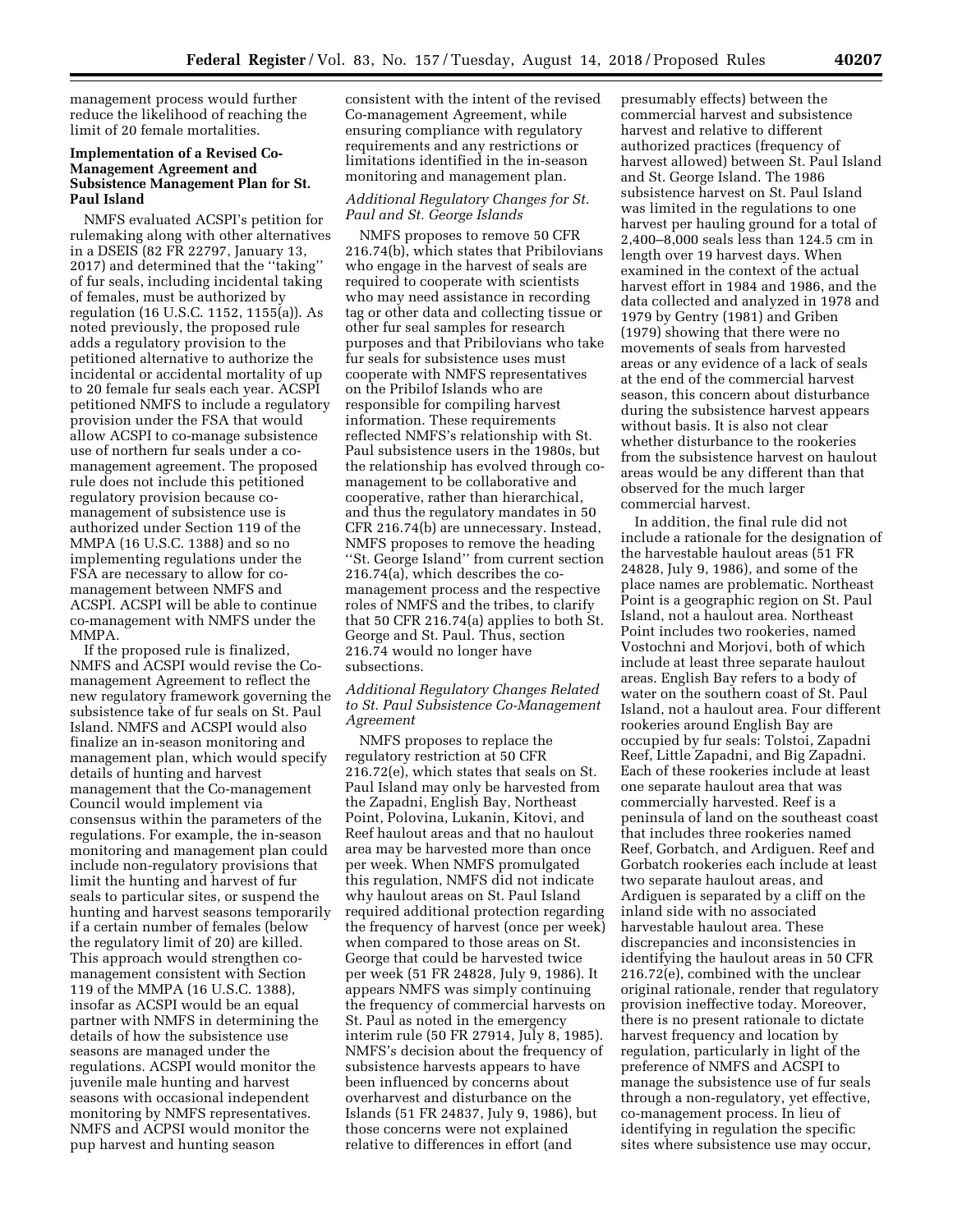the proposed rule would leave in-season management of the hunting and harvest seasons to the Co-management Council, including the scheduling and identification of locations and frequency of hunting and harvesting through an annual in-season monitoring and management plan, thereby supporting co-management of the subsistence use of marine mammals by Alaska Natives per Section 119 of the MMPA (16 U.S.C. 1388).

NMFS proposes to replace 50 CFR  $216.72(e)(1)$ , which states that the scheduling of the harvest is at the discretion of the Pribilovians, but must minimize stress to the harvested fur seals, and that the Pribilovians must give adequate advance notice of their harvest schedules to NMFS representatives. The existing regulatory language that requires the Pribilovians to notify NMFS of their harvest schedules was based on the premise that NMFS would provide the exclusive harvest monitoring. However, under the existing Co-management Agreement, the Pribilovians on St. Paul Island have taken responsibility for regular monitoring of subsistence use, and have identified and implemented measures to reduce stress to harvested and unharvested seals. Under the Comanagement agreement, they have reinstituted morning harvests, slowed the driving times from the haulout areas to the killing fields, and canceled harvests when weather conditions create a high risk for seals overheating. ACSPI has also instituted cool-down periods after the initial drive of seals to the killing fields, in between periods of stunning on the killing field, or if other unforeseen circumstances warrant. There have been no cases of seals overheating during the harvest in the past decade, in contrast to the commercial harvest and the first twenty years of the subsistence harvest (*see*  annual harvest reports *[https://](https://alaskafisheries.noaa.gov/pr/fur-seal) [alaskafisheries.noaa.gov/pr/fur-seal](https://alaskafisheries.noaa.gov/pr/fur-seal)*). Under the proposed rule, the Pribilovians would continue to work with NMFS on the cooperative management of the proposed subsistence use seasons, and the Comanagement Council would schedule subsistence use and identify the locations and frequency of hunting and harvesting in the annual in-season monitoring and management plan. These measures would help improve the quality of the meat collected for subsistence use. Moreover, allowing the Co-management Council to develop measures for the location, frequency, and timing of subsistence use would respect the cultural identity of the

Pribilovians and their stewardship responsibility towards fur seals.

NMFS proposes to replace 50 CFR 216.72(e)(3), and revise 50 CFR 216.72(e)(2) to authorize subsistence harvests without the use of firearms by traditional methods of herding and stunning followed immediately by exsanguination. Currently, 50 CFR 216.72(e)(3) prescribes that no fur seal may be taken except by experienced sealers using the traditional harvesting methods. The rationale for this provision was based on the determination by NMFS in the first years of the subsistence harvest that the traditional method of harvest was certified as humane and the premise that only experienced sealers would be able to maintain the high level of performance required to meet the humane standard. However, experienced sealers are often not available during the current subsistence season on St. Paul Island, which coincides with other limited employment opportunities on the Island, such as commercial fishing (56 FR 36735, 36739; August 1, 1991). A consequence of the regulatory requirement for experienced sealers resulted in a canceled harvest on the last day of the 1992 season (58 FR 32893; June 14, 1993). Specifically, a harvest of approximately 100 seals was scheduled to occur on St. Paul on August 8, 1992, the last available date of the 1992 harvest season. However, due to a family emergency the harvest foreman and other family members had to leave the Island on that date. Thus a lack of available experienced sealers caused the harvest to be canceled.

NMFS (2017) evaluated the tradeoffs of using regulatory requirements to prescribe the methods, scheduling, and personnel for the subsistence use seasons on St. Paul Island, compared to whether NMFS and ACSPI could effectively use a more collaborative nonregulatory approach to meet the regulatory requirement of ensuring the subsistence use is not accomplished in a wasteful manner (50 CFR 216.71(b)). NMFS (2017) determined that subsistence use activities on St. Paul Island, including the individuals authorized to participate in the hunting and harvest seasons, would be more effectively managed by the St. Paul Comanagement Council, rather than prescribed by regulation. Such a process will allow the Co-Management Council to manage the hunting and harvest seasons to accommodate the diversity of subsistence use activities on St. Paul Island. The Co-management Council can consider the availability of subsistence users to participate at different times,

while ensuring that Pribilovians can preserve their cultural practices and environmental stewardship of fur seals.

## **Request for Comments**

NMFS developed the proposed northern fur seal subsistence use regulations to accomplish the intent of the ACSPI's petition, remove duplicative and unnecessary regulatory provisions for Pribilovians on St. George Island, and enhance the conservation and management of northern fur seals. NMFS solicits public comment on the proposed regulations and on the Initial Regulatory Flexibility Analysis (IRFA) prepared for this proposed rule.

#### **Classification**

#### *National Environmental Policy Act*

NMFS prepared a DSEIS evaluating the impacts of the subsistence harvest of northern fur seals on St. Paul Island on the human environment, and will complete a final SEIS prior to issuing a final rule. NMFS will also prepare a Supplemental Information Report to the St. George Final SEIS prior to issuing a final rule.

## *Executive Order 12866 and Regulatory Flexibility Act*

This proposed rule has been determined to be not significant for purposes of Executive Order (E.O.) 12866.

## *Regulatory Impact Review (RIR or Analysis)*

An RIR was prepared to assess the costs and benefits of available regulatory alternatives. A copy of this Analysis is available from NMFS (see **ADDRESSES**). NMFS recommends this action based on those measures that maximize net benefits to the Nation. Specific aspects of the economic analysis related to the impact of the proposed rule on small entities are discussed below in the Initial Regulatory Flexibility Analysis section.

#### *Initial Regulatory Flexibility Analysis*

This Initial Regulatory Flexibility Analysis (IRFA) was prepared for this proposed rule, as required by section 603 of the Regulatory Flexibility Act (RFA) (5 U.S.C. 603), to describe the economic impact this proposed rule, if adopted, would have on small entities. An IRFA describes why this action is being proposed; the objectives and legal basis for the proposed rule; the number of small entities to which the proposed rule would apply; any projected reporting, recordkeeping, or other compliance requirements of the proposed rule; any overlapping, duplicative, or conflicting Federal rules;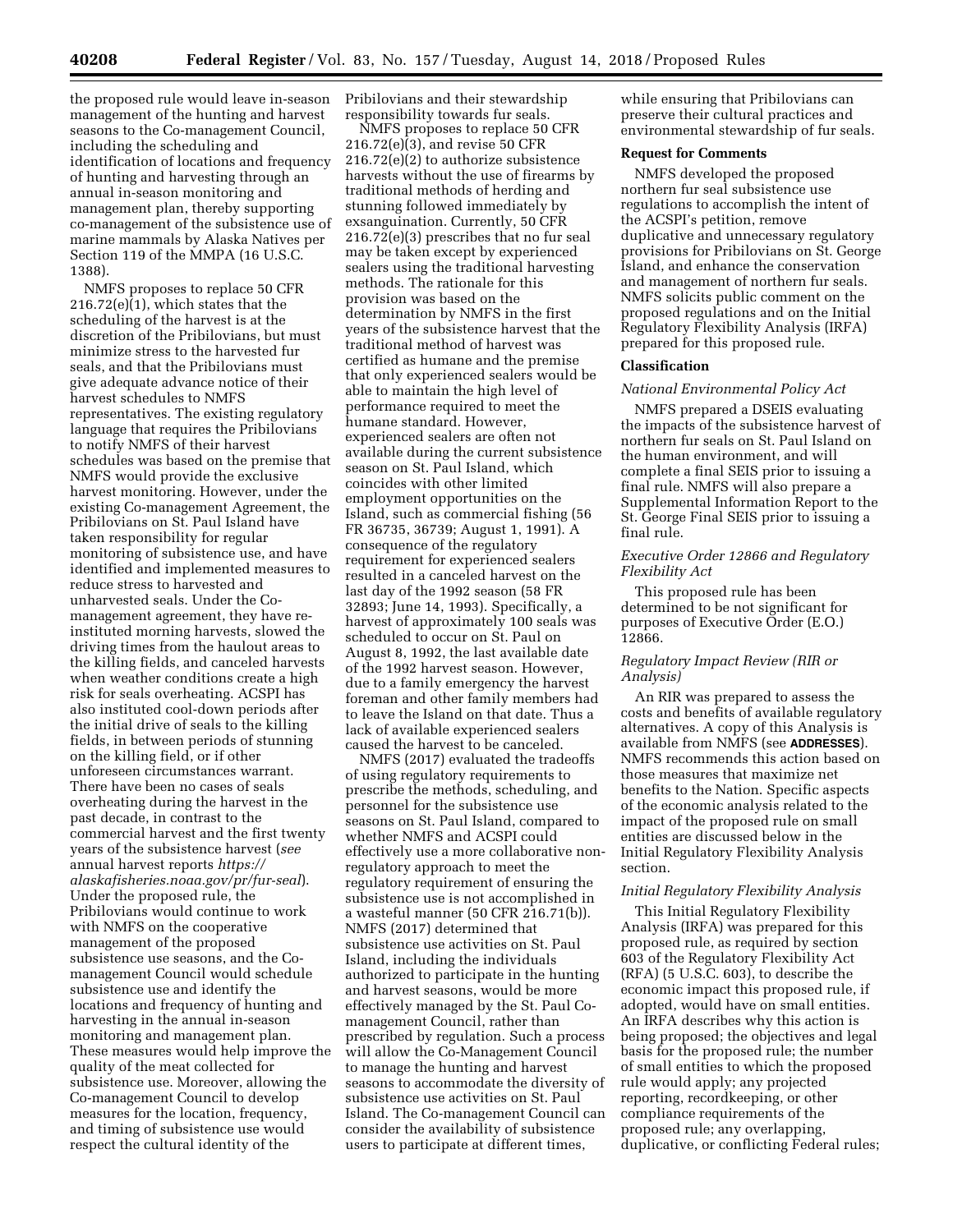and any significant alternatives to the proposed rule that would accomplish the stated objectives, consistent with applicable statutes, and that would minimize any significant adverse economic impacts of the proposed rule on small entities. Descriptions of this proposed rule, its purpose, and the legal basis are contained earlier in this preamble and are not repeated here.

NMFS prepared an analysis under the Regulatory Flexibility Act (RFA) that carefully examined the potential impacts, including possible economic benefits and costs, and potential adverse economic burdens that may accrue uniquely to small entities, attributable to the action described above. NMFS affirms that the analysts have used the best available scientific data and commercial information to examine the possibility that a small entity, directly regulated by the proposed action, may potentially incur a significant adverse economic impact attributable to adoption of this action.

## *Number and Description of Small Entities Regulated by This Proposed Rule*

The harvest of northern fur seals on the Pribilof Islands, Alaska, is for subsistence purposes only by Pribilovians. This action directly regulates the subsistence use of northern fur seals by Alaska Natives residing in the community of St. Paul and St. George (*i.e.,* Pribilovians). Individual Pribilovians, through the coordination of their Tribal Governments, organize volunteer crews to take northern fur seals for subsistence use consistent with the regulations. The RFA recognizes and defines three kinds of small entities: (1) Small businesses; (2) small non-profit organizations; and (3) and small government jurisdictions. Thus, subsistence harvesters do not meet the RFA definition of small entities.

NMFS has identified two small entities that may be affected by this action—the Aleut Community of St. Paul Island, Tribal Government (ACSPI), and the Traditional Council of St. George Island, Tribal Government (Traditional Council) (*i.e.,* both Federally-recognized tribal governments). The tribal governments on behalf of their members report on the level of the subsistence use of northern fur seals to NMFS and therefore may represent an affected small government jurisdiction.

#### *Description of Significant Alternatives That Minimize Adverse Impacts on Small Entities*

No significant alternatives were identified that would accomplish the

stated objectives for deregulating the subsistence use of northern fur seals in the Pribilof Islands, are consistent with applicable statutes, that would reduce costs to potentially affected small entities more than the proposed rule and that is directly responsive to the ACSPI petition.

The Alaska Native residents of St. Paul and St. George rely on a traditional subsistence lifestyle. The proposed rule would improve the management of fur seal subsistence use on St. Paul and St. George and would improve the ability of Pribilovians on both Islands to meet their subsistence needs. For both Islands, the proposed rule removes or reduces regulatory burdens on NMFS and Pribilovians by removing a requirement for NMFS to publish every three years subsistence determinations for each year, by ceasing to use a lower and upper limit to specify harvest levels, and by eliminating or revising regulations related to the lower and upper limit and the suspension and termination of the subsistence use season. For both Islands, the proposed rule also removes duplicative and therefore unnecessary regulations. The proposed rule balances an approach to streamline and simplify the regulations that govern the subsistence use of fur seals on the Pribilof Islands, while recognizing that a non-regulatory approach would prevent the subsistence use of fur seals on the Pribilof Islands. Under the FSA, all taking of fur seals is prohibited, unless authorized in regulations deemed necessary and appropriate for the conservation, management, and protection of the fur seal population (16 U.S.C. 1155(a)). NMFS will continue to regulate some aspects of subsistence use because an exclusively non-regulatory approach is not appropriate to ensure both the conservation goals for fur seals on the Pribilof Islands and the continued subsistence use of fur seals by Pribilovians. As discussed next, however, the preferred alternatives for each Island will streamline and simplify the regulations and have conservation value, while providing positive and beneficial effects for the communities of St. Paul and St. George Islands.

For St. Paul Island, Alternative 2 (Preliminary Preferred/Petitioned Alternative) addresses the subsistence need of the St. Paul community expressed in their petition. The Petitioned Alternative recognizes a formal request by the ACSPI to maximize the use of co-management (*i.e.,* non-regulatory) rather than Federal regulations to restrict and manage subsistence practices. Alternative 2 addresses the petition of ACSPI to

reinitiate the pup harvest and winter hunting of fur seals, and Alternative 2 delegates authority to the St. Paul Co-Management Council to develop a process and implement practical, locally-supported conservation controls. These controls may include measures to manage and minimize incidental or accidental mortality of females, monitor and report the subsistence use during all seasons, and prohibit subsistence use at breeding locations where the annual pup production may not sustain such use. Alternative 2 increases opportunities for using fur seals by authorizing harvests of juvenile fur seals from June 23 through December 31, and by adding a hunting season for juvenile fur seals from January 1 through May 31 every year. As a result of this change, the availability of fresh fur seal meat outside the current summer harvest season and the opportunities to comanage the subsistence use are improved. During the hunting season, firearms would be a permitted method to pursue fur seals on land or in the water. By allowing subsistence use of different age classes of fur seals at more locations on St. Paul, the community would have greater community resilience in meeting the demands of changing future environmental conditions to meet their subsistence need. For example, increasing ambient air temperatures on the Pribilof Islands increases the probability of over-heating seals during the round-up process in the summer, and may result in more canceled harvests. The tribal governments on both islands have begun to collect data to quantify the effects of changing environmental conditions on their ability to meet their subsistence needs. Fur seals may begin to spend more time in the Bering Sea in the winter as less seasonal sea ice forms. As a result they may haul out more frequently on the Pribilof Islands. Alternative 2 would best balance meeting the subsistence needs of the community with the conservation and management of the fur seal population. Alternative 2 also expands comanagement of a resource of significant value to the community of St. Paul Island. Therefore, Alternative 2 is believed to have major beneficial effects to the Pribilovians of St. Paul Island. NMFS' preliminary preferred alternative is Alternative 2 due to the high likelihood of positive or beneficial effects on the community, and similar environmental consequences to all other alternatives.

For St. George Island, Alternative 2 will remove duplicative and unnecessary regulations on the take of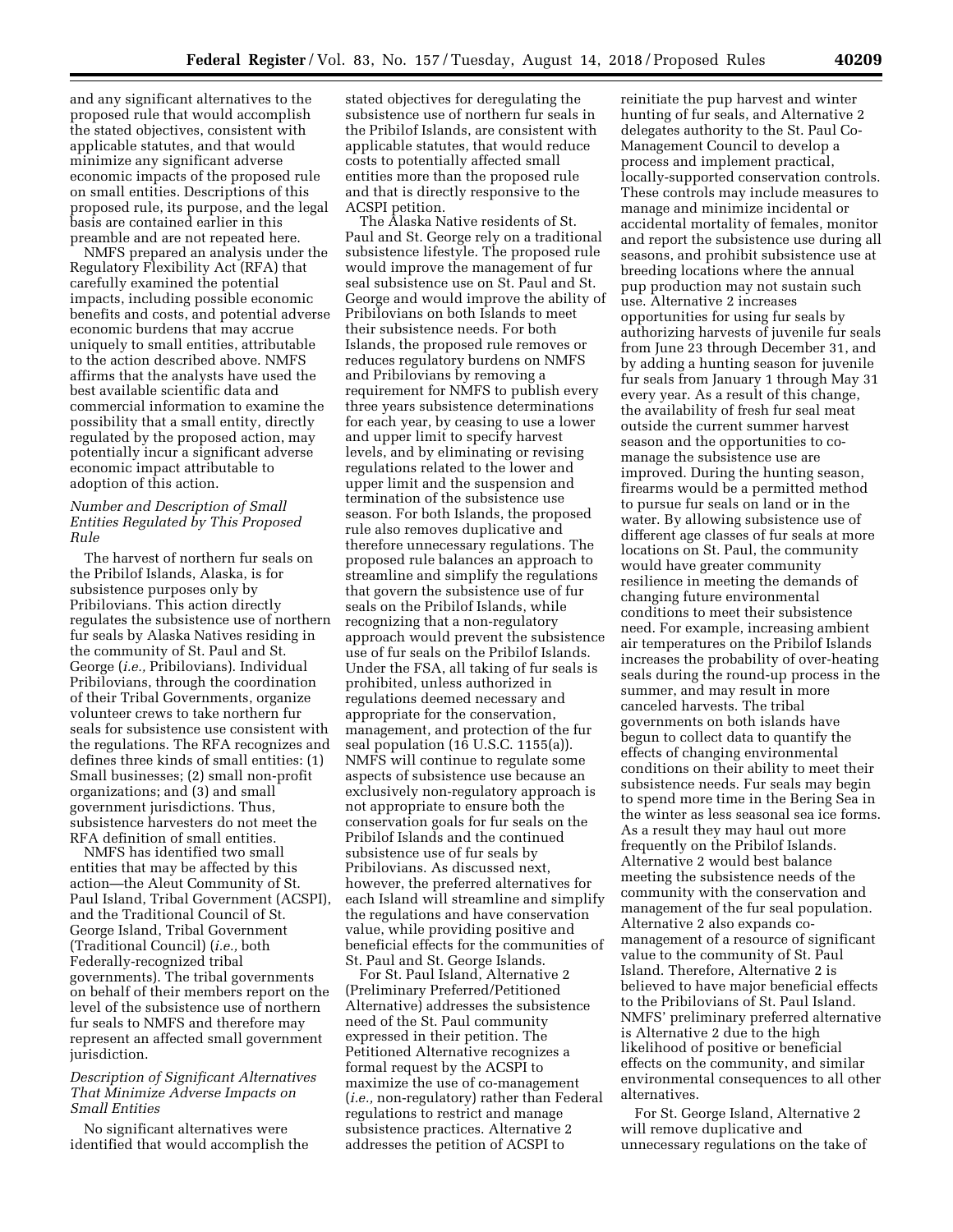fur seals and will streamline and simplify the regulations by setting a sustainable maximum harvest level in regulation. Setting in regulation a fixed maximum harvest level for St. George Island will account for the prevailing socio-economic conditions and abundance of the fur seal population on the Pribilof Islands, as well as the variability in the availability of fur seals based on environmental factors and the availability of subsistence users to participate in the subsistence harvests. Alternative 2, as compared to Alternative 1, will reduce current survey burdens on the subsistence harvest on St. George Island while emphasizing a broader consideration of the economic, social, and environmental factors affecting the subsistence use. The result of the regulatory streamlining will improve access and utilization of subsistence resources on St. George Island. This will positively impact food security, availability, and stability for the Pribilovians on St. George Island. Therefore, Alternative 2 is believed to have major beneficial effects to the Pribilovians of St. George Island. NMFS' preliminary preferred alternative is Alternative 2 due to the high likelihood of positive or beneficial effects on the community, and similar environmental consequences to all other alternatives.

NMFS determined that disproportionality is the appropriate standard given the regulated entities are small government jurisdictions. No large entities are allowed to hunt or harvest northern fur seals; therefore the regulatory allowance for tribal members of either the Traditional Council of St. George or the Aleut Community of St. Paul Island to use northern fur seals for subsistence does not create a disproportionate impact that would disadvantage them. NMFS expects this action to have positive economic impacts to the small governmental entities affected by the rule; no negative economic impacts are expected. Based on this analysis, NMFS preliminarily determines that, while there may be two directly regulated small entities that may be beneficially affected by this proposed rule, those entities would not be significantly affected by this proposed rule. However, NMFS has prepared this IRFA to comply with the RFA and to provide potentially affected entities an opportunity to provide comments on this IRFA. NMFS will evaluate any comments received on the IRFA and may consider certifying under section 605 of the RFA (5 U.S.C. 605) that this action will not have a significant economic impact on a

substantial number of small entities prior to publication of the final rule.

#### *Recordkeeping, Reporting, and Other Compliance Requirements*

This proposed rule revises an existing collection-of-information requirement subject to review and approval by OMB under the Paperwork Reduction Act (PRA), although certain collection-ofinformation requirements would remain in place for both Islands. NMFS obtained OMB control number 0648– 0699 for the regulations at 50 CFR 216.71–74, which apply to both Islands. For St. Paul Island, public reporting burden for hunt and harvest reporting for ACSPI is estimated to average 40 hours per response, including the time for reviewing instructions, searching existing data sources, gathering and maintaining the data needed, and completing and reviewing the collection of information. There are no significant changes in the collection-of-information requirements for St. George as part of this action.

Under the existing regulatory structure, NMFS is required to suspend the subsistence use season for each Island when the lower limit of subsistence use for that Island is reached, and if allowing the season to resume, NMFS is required to determine the number of seals needed to satisfy subsistence need. NMFS substantiates the number of seals needed above the lower limit based on additional information provided from the Pribilovians. Under the proposed rule, these regulatory requirements would be eliminated; therefore, the proposed rule would reduce the burden on the Pribilovians on both Islands to collect and submit additional household surveys or additional information to justify their annual subsistence need.

## *Duplicate, Overlapping, or Conflicting Federal Rules*

No duplication, overlap, or conflict between this proposed rule and existing Federal rules has been identified.

## **Executive Order 13175—Native Consultation**

The ACSPI petitioned NMFS to revise the northern fur seal subsistence use regulations. NMFS worked with ACSPI and contacted their local Native Corporation (Tanadgusix) about revising the regulations regarding the subsistence use of northern fur seals on St. Paul Island. Their input is incorporated herein. NMFS contacted the tribal government of St. George Island and their local Native Corporation (Tanaq) about revisions to the regulations applicable to the

subsistence use of northern fur seals on St. George Island. Their input is incorporated herein. This proposed rule was developed through timely and meaningful consultation and collaboration with the tribal governments of St. Paul and St. George Islands and the local Native Corporations (Tanadgusix and Tanaq).

#### **Collection-of-Information Requirements**

This proposed rule revises a collection-of-information requirement subject to the Paperwork Reduction Act (PRA). NMFS obtained OMB control number 0648–0699 for the regulations at 50 CFR 216.71–74, which apply to both St. Paul and St. George Islands. For St. Paul Island, public reporting burden for hunt and harvest reporting is estimated to average 40 hours per response, including the time for reviewing instructions, searching existing data sources, gathering and maintaining the data needed, and completing and reviewing the collection of information. There are no significant changes in the collection-of-information requirements for St. George as part of this action.

NMFS seeks public comment regarding: Whether this revised collection of information is necessary for the proper performance of the functions of the agency, including whether the information shall have practical utility; the accuracy of the burden estimate; ways to enhance the quality, utility, and clarity of the information to be collected; and ways to minimize the burden of the collection of information, including through the use of automated collection techniques or other forms of information technology. Send comments on these or any other aspects of the collection of information to NMFS at the **ADDRESSES** above, and email to *OIRA*\_*[Submission@](mailto:OIRA_Submission@omb.eop.gov) [omb.eop.gov](mailto:OIRA_Submission@omb.eop.gov)* or fax to (202) 395–7285.

Notwithstanding any other provision of the law, no person is required to respond to, nor shall any person be subject to a penalty for failure to comply with, a collection of information subject to the requirements of the PRA, unless that collection of information displays a currently valid OMB Control Number.

Dated: August 6, 2018.

#### **Samuel D. Rauch, III,**

*Deputy Assistant Administrator for Regulatory Programs, National Marine Fisheries Service.* 

## **List of Subjects in 50 CFR Part 216**

Alaska, Marine Mammals, Pribilof Islands, Reporting and Recordkeeping Requirements.